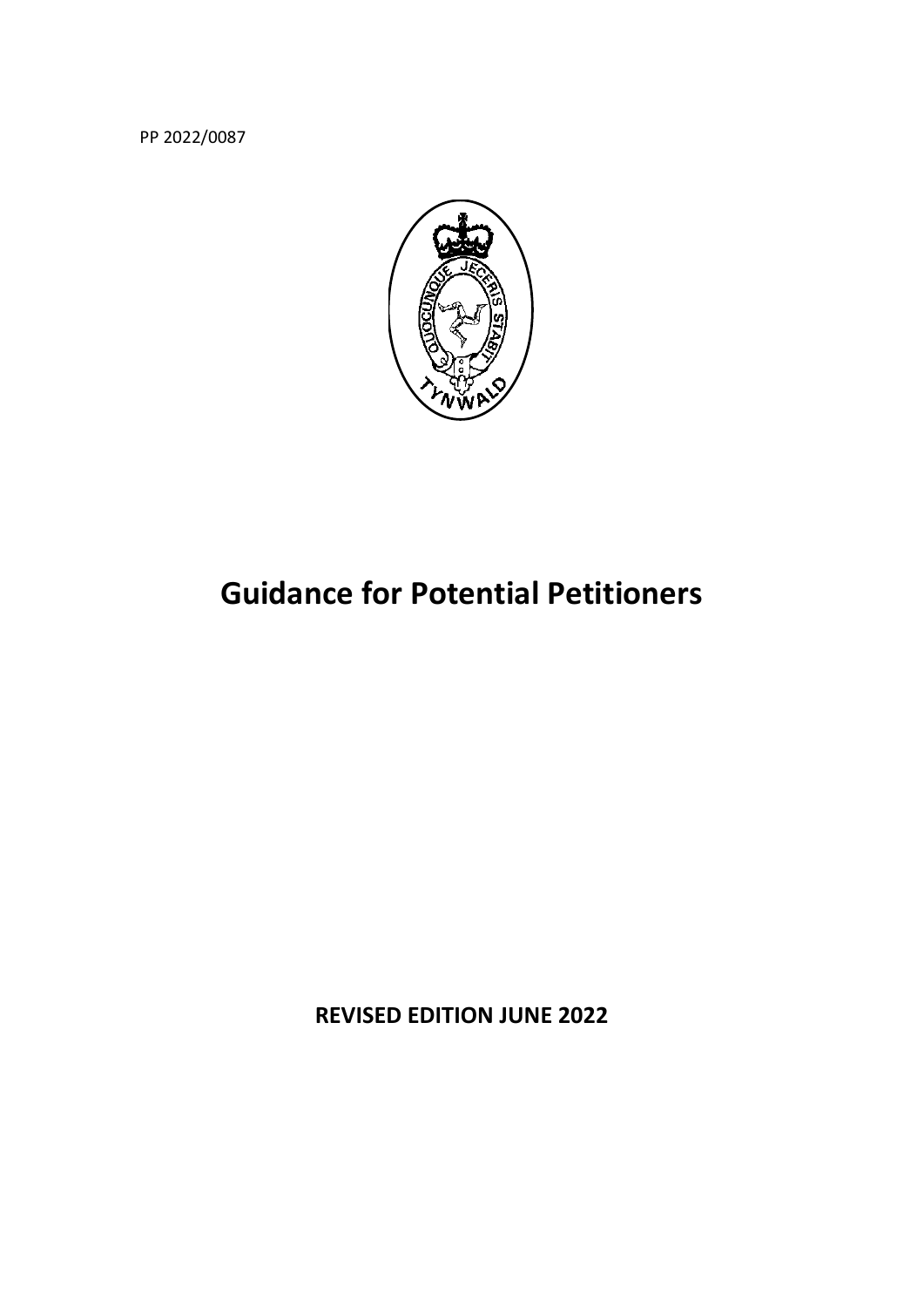This publication replaces the "Guidance for Potential Petitioners at Tynwald Hill" (PP 0075/12) published in May 2012 and the following editions of "Guidance for Potential Petitioners":

PP 2016/0060 April 2016 PP 2017/0022 February 2017 PP 2019/0018 September 2019 PP 2020/0076 May 2022

Contact details for the Office of the Clerk of Tynwald are as follows:

Office of the Clerk of Tynwald Legislative Buildings Douglas IM1 3PW

enquiries@tynwald.org.im 01624 685500 (Tel)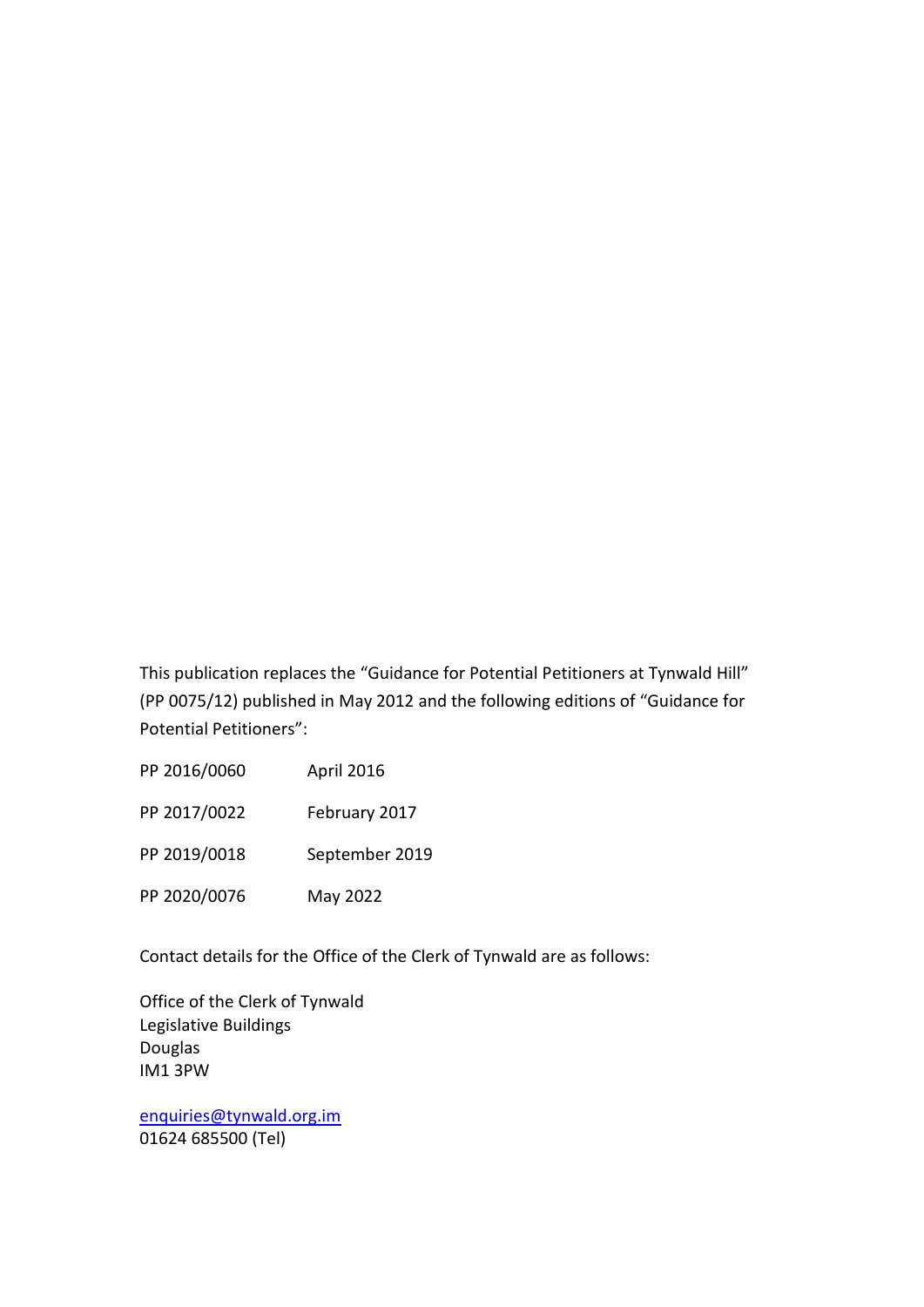## **Table of Contents**

| $\mathbf{I}$ .                                                |                                                     |                |  |  |
|---------------------------------------------------------------|-----------------------------------------------------|----------------|--|--|
|                                                               | E-PETITIONS                                         | $\overline{2}$ |  |  |
|                                                               | II.                                                 |                |  |  |
|                                                               | POLITICAL ADVICE                                    | 3              |  |  |
|                                                               | PROCEDURAL ADVICE                                   | $\overline{4}$ |  |  |
|                                                               | <b>MULTIPLE SIGNATURES</b>                          | $\overline{4}$ |  |  |
|                                                               | FORM OF PETITIONS                                   | 5              |  |  |
|                                                               | <b>CONTENT: PETITION FOR REDRESS</b>                | 6              |  |  |
|                                                               | <b>CONTENT: PUBLIC PETITION</b>                     | $\overline{7}$ |  |  |
| III.                                                          |                                                     |                |  |  |
| IV.                                                           |                                                     |                |  |  |
| v.                                                            |                                                     |                |  |  |
| VI.                                                           |                                                     |                |  |  |
| ANNEX 1: STANDING ORDERS RELEVANT TO ALL PETITIONS  13        |                                                     |                |  |  |
| ANNEX 2: STANDING ORDERS RELEVANT TO PETITIONS FOR REDRESS 14 |                                                     |                |  |  |
| ANNEX 3: STANDING ORDERS RELEVANT TO PUBLIC PETITIONS 17      |                                                     |                |  |  |
| ANNEX 4: RECOMMENDED FORMAT FOR PETITION FOR REDRESS  18      |                                                     |                |  |  |
| ANNEX 5: RECOMMENDED FORMAT FOR PUBLIC PETITION  19           |                                                     |                |  |  |
|                                                               | ANNEX 6: RECOMMENDED FORMAT FOR SIGNATURE PAGES  20 |                |  |  |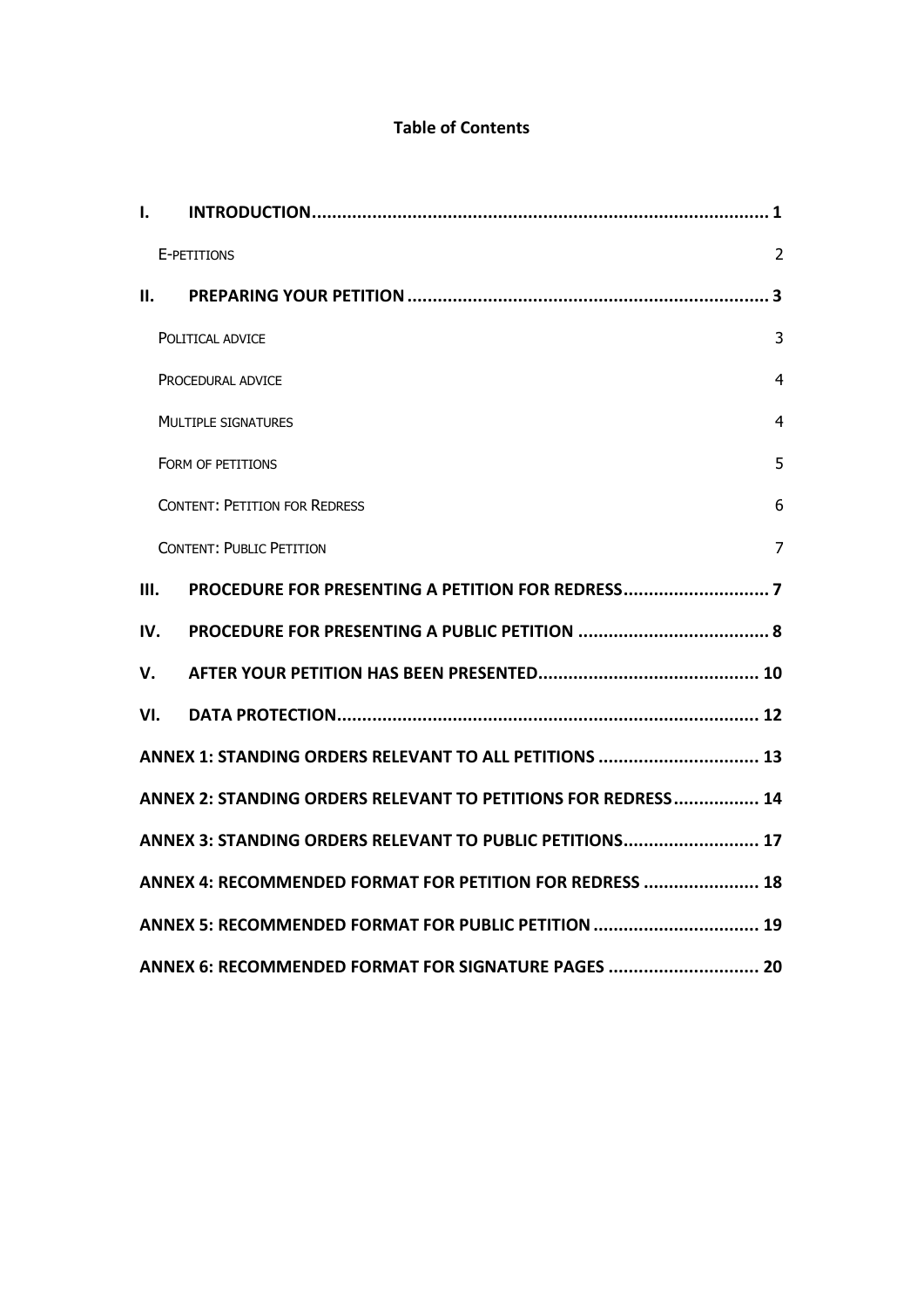

Office of the Clerk of Tynwald Guidance for Potential Petitioners

# **I. INTRODUCTION**

- 1. Two procedures are available, free of charge, to residents of the Isle of Man who wish to petition Tynwald. They are:
	- the "Petition for Redress", sometimes known as the "Tynwald Hill petition", which can be presented directly by any member of the public but only at the Midsummer sitting of Tynwald Court held at St John's each year on Tynwald Day. This type of petition is more suited to a matter of public interest arising from an individual case.
	- the "Public Petition", which may be presented by a Member of Tynwald on behalf of a member of the public at any of the monthly sittings of Tynwald Court in Douglas from October to June. This type of petition is more suited to a matter of public interest to which large numbers of people wish to subscribe.
- 2. Both procedures can raise the profile of an issue and can deliver changes in Tynwald policy, which can in turn result in changes to the political priorities of Government Departments and to the administrative procedures for which they are responsible. A petition can even ultimately result in a change being made to the law. However, you need to be aware from the outset that the procedures:
	- are not quick;
	- are largely out of your hands;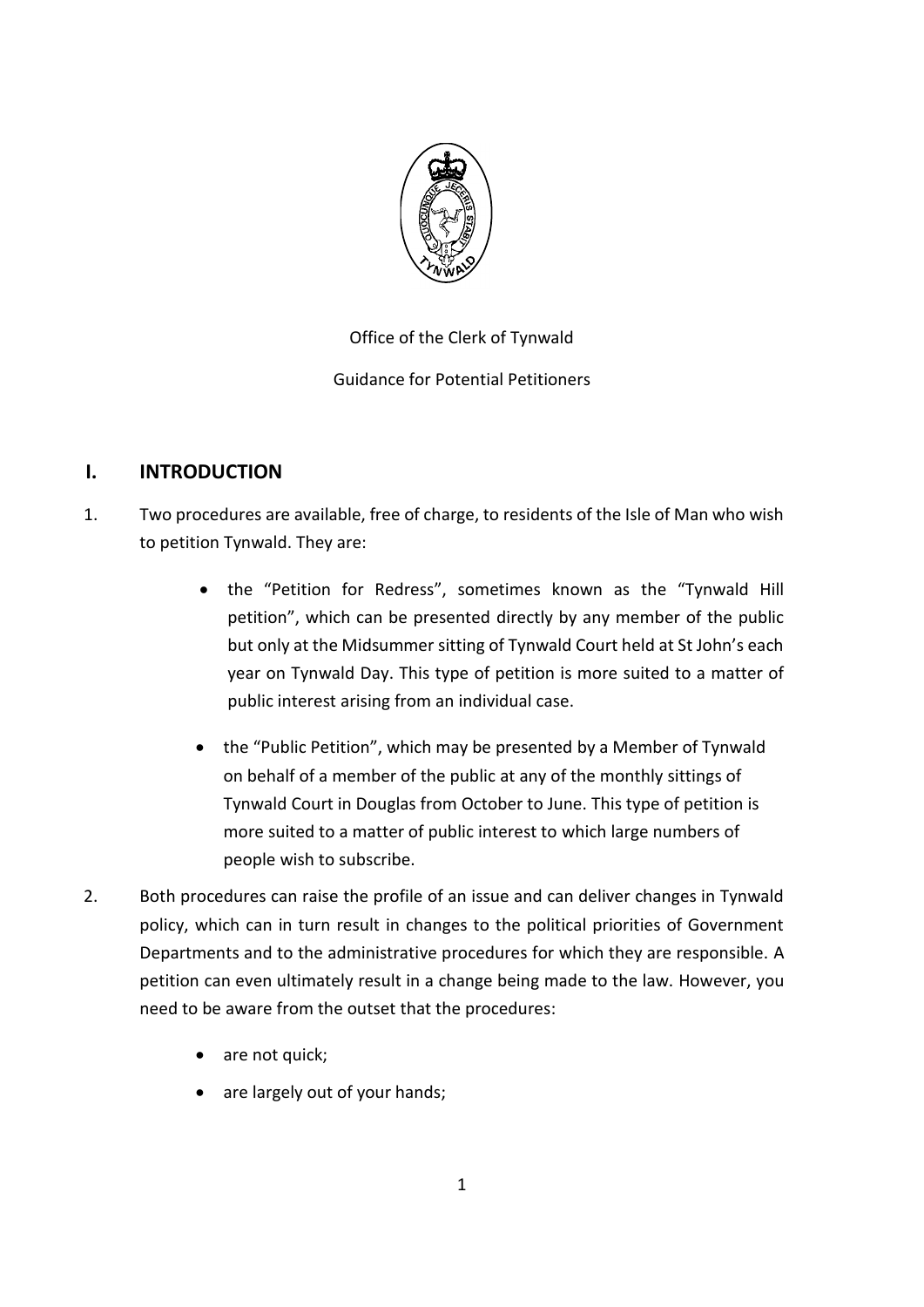- cannot deliver any direct benefit to you in the form of damages or compensation; and
- cannot result in any other person being fined or punished in any way.

Further information on the potential outcomes of petitions is provided below under the heading "After your petition has been presented".

- 3. The right of an individual to petition Tynwald is said to have existed from the earliest times. A petition procedure is described in an account of Tynwald Day in 1691. By 1900 any petitions had ceased to be considered by Tynwald itself. In 1957 written rules were introduced and the right has been exercised regularly in recent years.
- 4. Historically the High Court of Tynwald performed what would today be recognised as a judicial as well as a legislative function. Today there is a separation of those powers. Specific disputes between individuals, or between individuals and public authorities, are dealt with by the courts. Tynwald meanwhile is concerned with policy and (through its Branches) legislation. Thus the modern Petition for Redress procedure cannot generally be used in relation to any specific case which could be adjudicated on by a court. What it can do is draw Tynwald's attention to a matter of public interest by which a petitioner has been affected and about which the petitioner thinks Tynwald should do something.
- 5. A petitioner must be a natural person resident in the Island, not a company or other organisation. An individual can petition Tynwald on an issue that they have encountered in the context of their role as a shareholder, director, trustee, employee etc. However, the right to petition lies with the individual, and not the organisation. It follows that, in the case of a petition for redress of grievance, there must have been alleged or perceived grievance which has affected one or more individual petitioners, not just an organisation.

## **E-petitions**

6. The Standing Orders Committee of Tynwald was asked in February 2014 to consider the advisability of establishing a procedure for e-petitions. The Committee reported in December 2015 and said in its report:

> *We have carefully considered the need for e-petitions to be available to the public on the Isle of Man and have concluded that they are unnecessary. The current system is easy to use and enables the public to express a view which*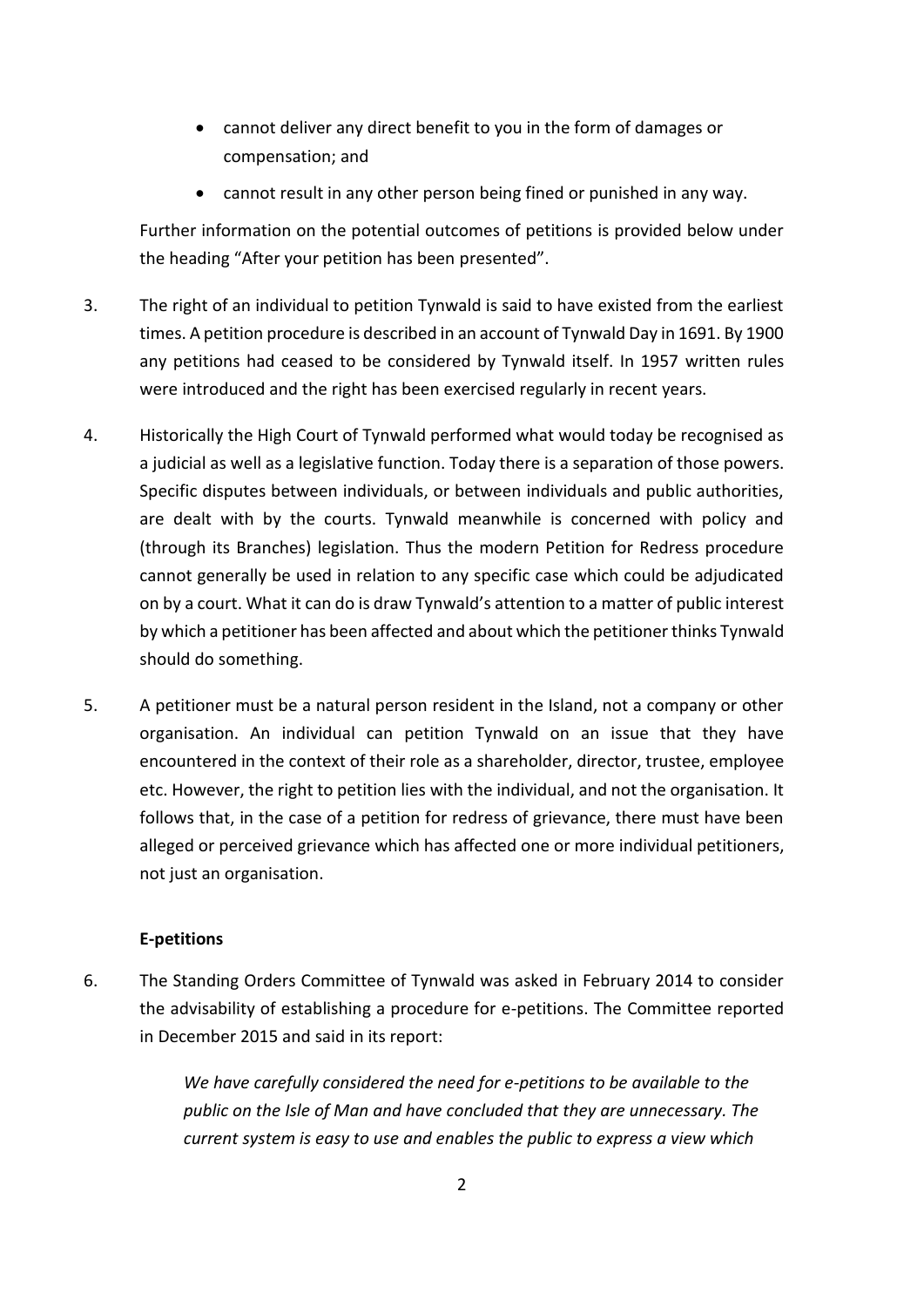*can be taken into account. This use of e-petitions is a resource which has greater utility in large jurisdictions where there is a strongly perceived disconnection between the public and parliamentarians. We therefore make no recommendation in relation to introducing facilities for accepting and hosting petitions online.*<sup>1</sup>

- 7. The Committee did, however, recommend that the Clerk of Tynwald should issue guidance to potential petitioners. The present guidance has been developed in response to that recommendation.
- 8. Although Tynwald has not decided to accept and host online petitions on its own website, there is no reason why you should not use an existing online petition service such as *www.change.org* in conjunction with the Tynwald petitions procedures. For example, you could state as part of a Petition for Redress or Public Petition that a similar online petition has attracted a particular number of supporters. That number could then be referred to in Tynwald as part of the political debate about your petition.

## **II. PREPARING YOUR PETITION**

9. In preparing your Petition for Redress or Public Petition your starting point should be the relevant Standing Orders of Tynwald Court. These are reproduced in the Annexes to this Guidance. You may also find it helpful to refer to successful petitions from previous years. Previous Petitions for Redress are reproduced in full in the Petitions Reports published by the Standing Orders Committee each year which you can find via the Tynwald website or from the Tynwald Library. The Tynwald Library can also assist with finding previous Public Petitions.

#### **Political advice**

10. You may wish to consider approaching one of your MHKs or another Member of Tynwald at an early stage in the preparation of your petition. A Member may be able to advise on the way in which your petition is expressed. For example, a Member may have views on which facts or arguments are likely to assist in persuading Tynwald Court to pursue the subject matter of the petition.

-

<sup>1</sup> PP 2015/0146, paragraph 67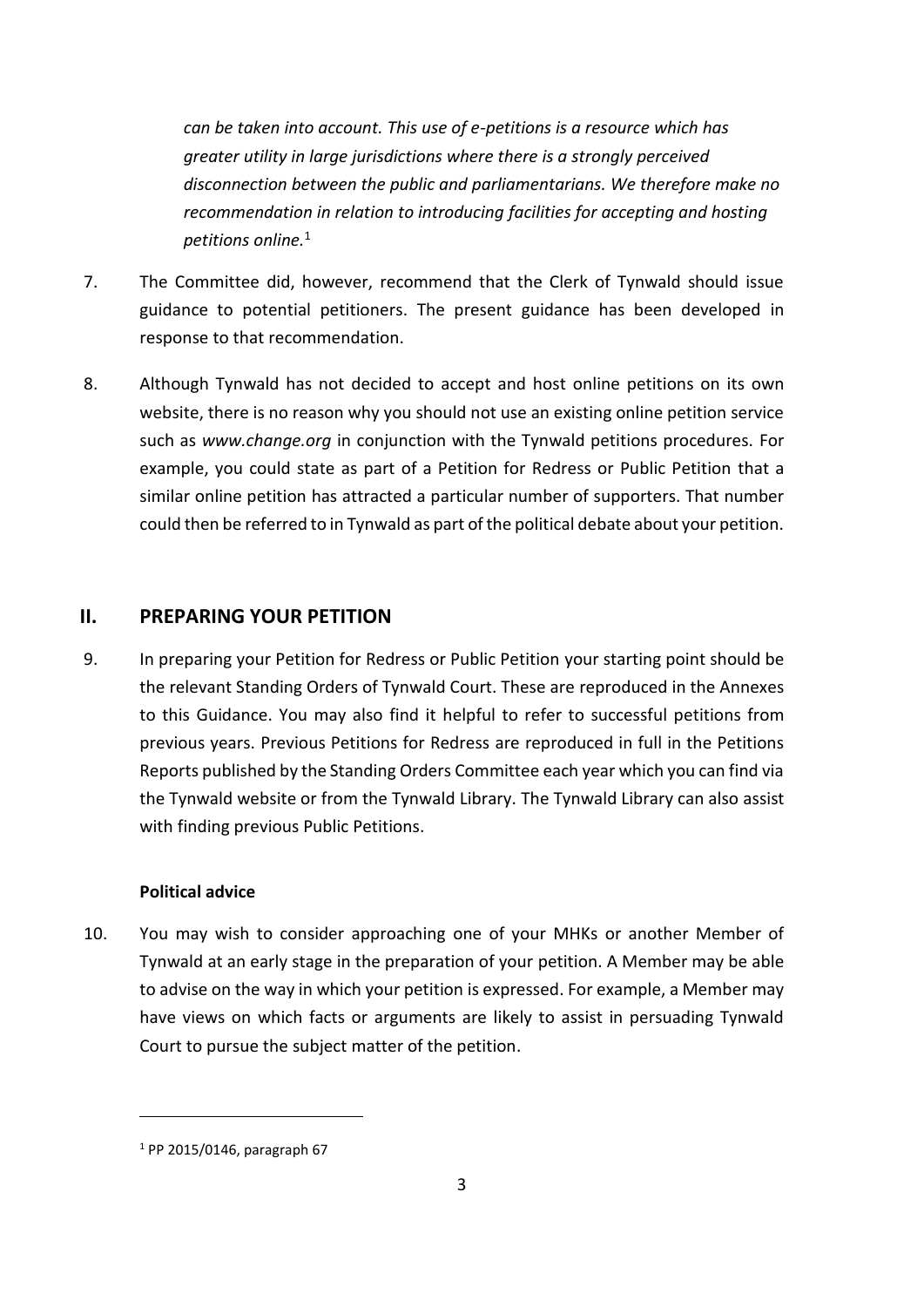- 11. If you wish to present a Petition for Redress you can do so without the involvement of any Member of Tynwald.
- 12. A Public Petition, on the other hand, needs to be presented by a Member of Tynwald (see Standing Order 6.2(1)).

#### **Procedural advice**

- 13. The Clerk of Tynwald and his colleagues are available at any time to advise in confidence on the form and content of all Petitions for Redress and Public Petitions. All potential petitioners are encouraged to get in touch with the Clerk of Tynwald at an early stage. Contact information can be found at the front of this Guidance.
- 14. Strictly speaking you can present a Petition for Redress on Tynwald Hill without prior reference to the Clerk of Tynwald. However, this is strongly discouraged. After Tynwald Day, all Petitions for Redress are examined by a Committee to ascertain whether they are in order. If you have followed the Clerk of Tynwald's advice in the preparation of your Petition for Redress this will maximise the chance of the Petition for Redress being found to be in order.
- 15. A Public Petition cannot be presented in Tynwald in Douglas unless it is in order. Therefore it is essential to obtain the advice of the Clerk of Tynwald before you finalise the wording of your Public Petition, and before you ask anyone else to sign it.

#### **Multiple signatures**

- 16. Petitions do not need multiple signatures. You can put forward a Petition for Redress or a Public Petition with just your own signature if you so choose. However, either type of petition may also be supported by as many additional signatures as you like.
- 17. Under Standing Order 6.1(9) the prayer of the petition must appear on every page which bears signatures. A recommended format for signature pages is at Annex 6.
- 18. Under Tynwald Standing Order 6.1(3) every petition must set out the name and address of the petitioner. This applies equally to everyone who signs the petition. There is no concept of "lead petitioner" in Standing Orders. As far as Tynwald is concerned, everyone who signs is a petitioner in their own right.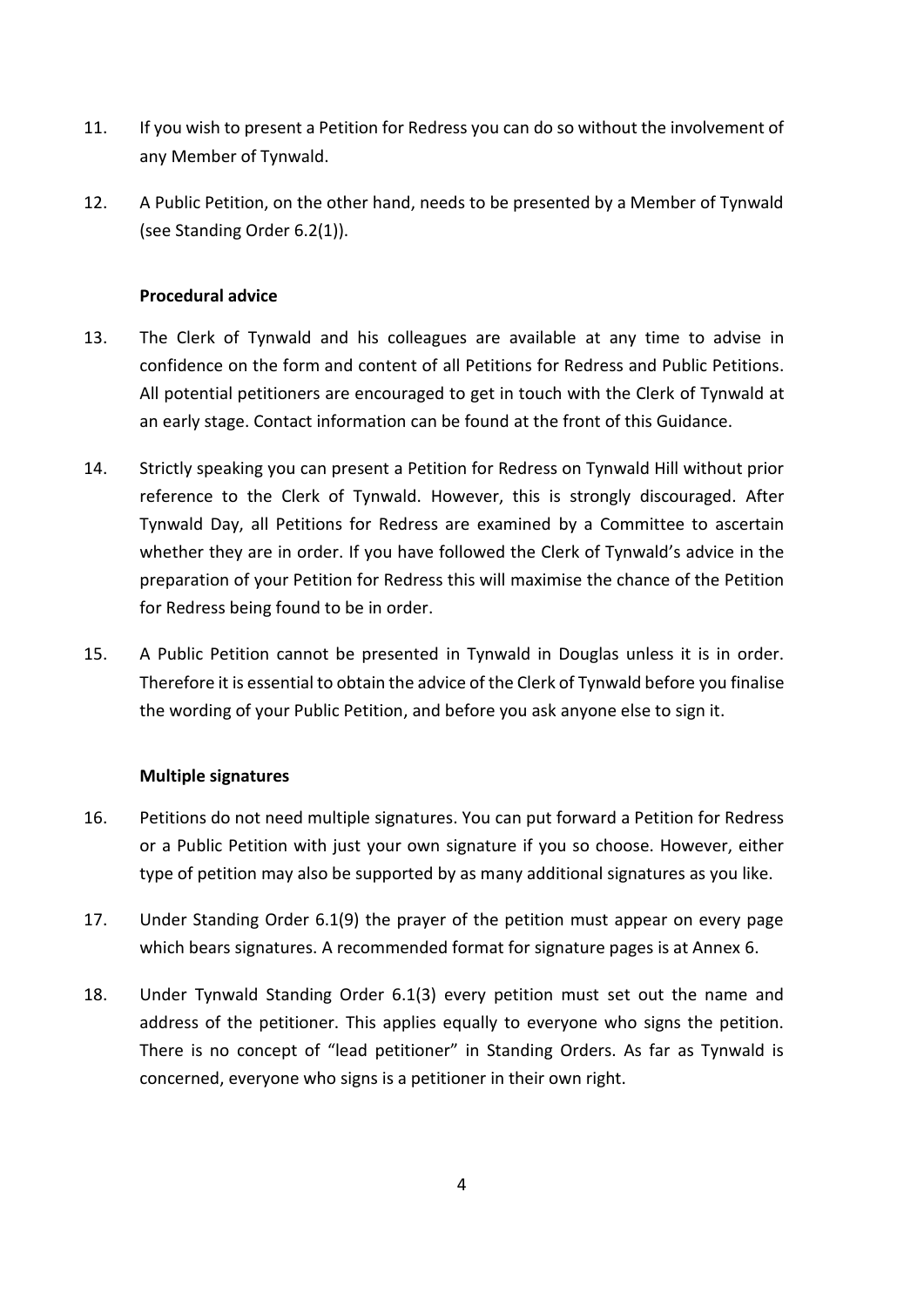19. You should note that when any petition is presented it will be published on the Internet with the expectation that it will remain available indefinitely. This includes your name and the names of everyone else who has signed. If you are inviting other people to sign a petition which you have prepared, you must make them aware of this. You can do so by using the recommended format for signature pages at Annex 6.

**Note:** As an alternative, you may use an online petition service, and refer to this in your petition. See paragraphs 6 to 8 above.

#### **Form of petitions**

- 20. The rules on the form of petitions are at Standing Order 6.1, which are largely selfexplanatory. These rules apply both to Petitions for Redress and to Public Petitions.
- 21. Standing Order 6.1(4) requires that every petition must be respectful, decorous and temperate. Defamatory material, for example, will be taken to be in breach of this Standing Order. A petition should not normally be used for a complaint against an identified individual (such as a particular Minister, member or officer), as opposed to a public authority (such as a Department). A petition which unnecessarily identifies an individual may be found to be out of order under Standing order 6.1(4).
- 22. Standing Order 6.1(8) requires that every petition must contain a prayer. A "prayer" in this context is a statement of what you would like Tynwald to do. It should be something Tynwald is capable of doing but apart from that there are few restrictions. Many successful Petitions simply ask Tynwald to establish a Committee to investigate the matter of concern and to report with recommendations as to how such-and-such an outcome might be achieved.
- 23. There is no restriction in Standing Orders on the length of a petition. Petitions in recent years have generally tended to be one or two pages in length.
- 24. A Petition for Redress or a Public Petition can be from one person or from more than one.
- 25. The formats at Annexes 4 and 5 are based on the format adopted by many successful petitioners in recent years.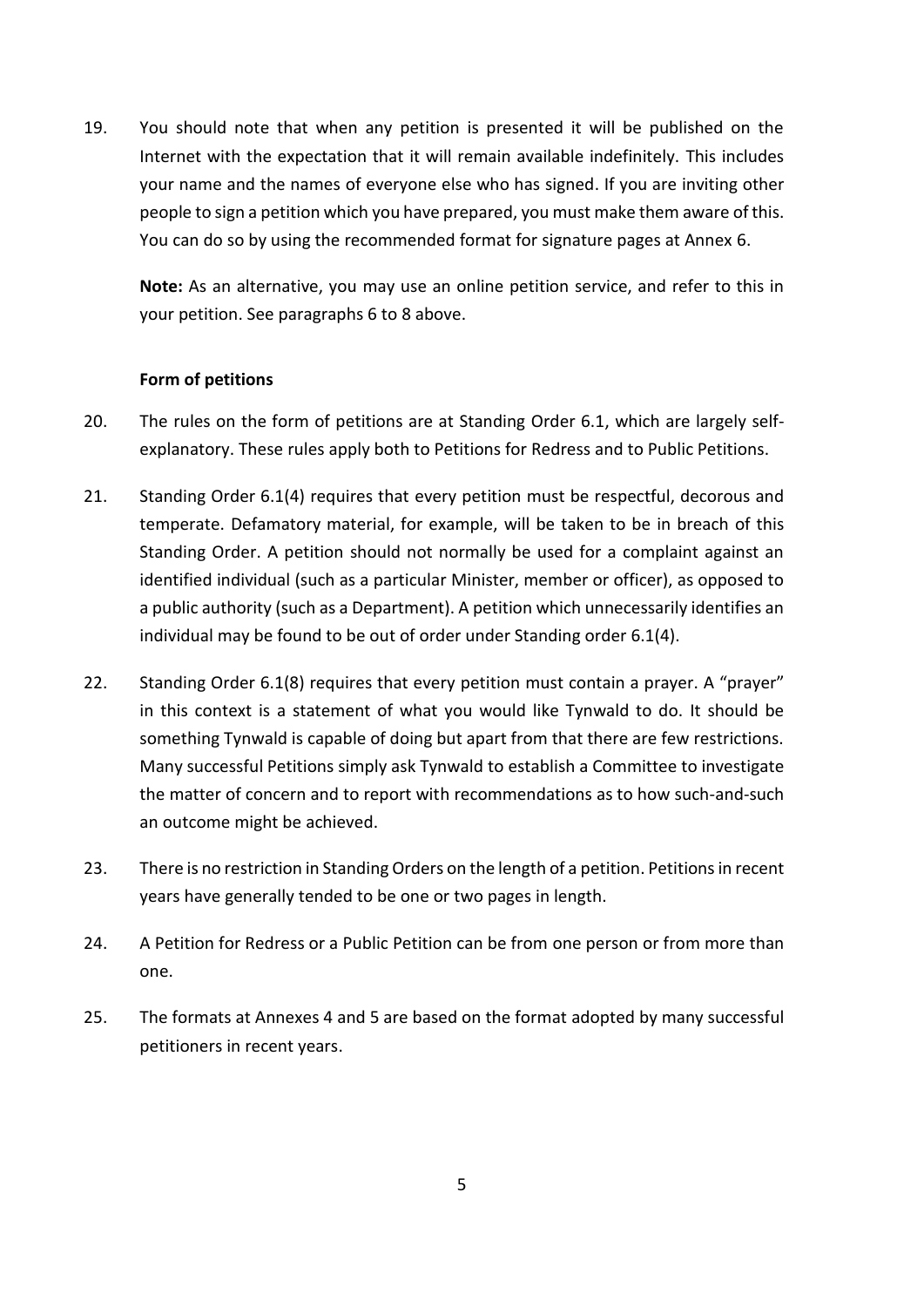#### **Content: Petition for Redress**

- 26. Standing Order 6.11 provides rules on the content of Petitions for Redress.
- 27. A Petition for Redress must relate to a matter of public interest (Standing Order 6.11(a)). This means that you cannot use a Petition for Redress to resolve a grievance against another private individual. It may also exclude a grievance between you and a public authority in some circumstances, if what the public authority has done affects only you and has no wider implications for the public at large.
- 28. A Petition for Redress must relate to a matter falling within the province of Tynwald (Standing Order 6.11(b)). This means you cannot use a Petition for Redress to resolve a grievance about international affairs such as human rights in Tibet, or UK policy towards Iraq.
- 29. A Petition for Redress must not relate to any specific case which could be or has been adjudicated upon by the High Court or any tribunal or arbitration, or any formal officially recognised complaints procedure, unless the Petition for Redress shows that in the particular circumstances it is not reasonable to expect the petitioner to resort, or to have resorted, to such remedy (Standing Order 6.11(c)). This rule is designed to uphold the separation of powers and to ensure that Tynwald, the legislature of the Isle of Man, does not interfere with matters which should properly fall to the judiciary.
- 30. It follows from this principle that if you seek a remedy for something on the basis that it is contrary to Human Rights, or if you make some other specific allegation of unlawfulness, it is likely that your petition will be found out of order.
- 31. Nevertheless, as the term implies, a Petition for Redress must seek redress normally for an alleged or perceived grievance which has affected at least one of the petitioners. A Petition for Redress seeking that Tynwald take a particular action or investigate a particular topic will be found to be out of order if no grievance is mentioned. In such circumstances a Public Petition is likely to be more suitable.
- 32. A Petition for Redress must contain no reference to any matter the substance of which has been determined by Tynwald in the current Session. The word "Session" in this context refers to the parliamentary year from October to July. This rule means you cannot use a Petition for Redress to re-open a policy issue on which Tynwald has recently reached a settled view.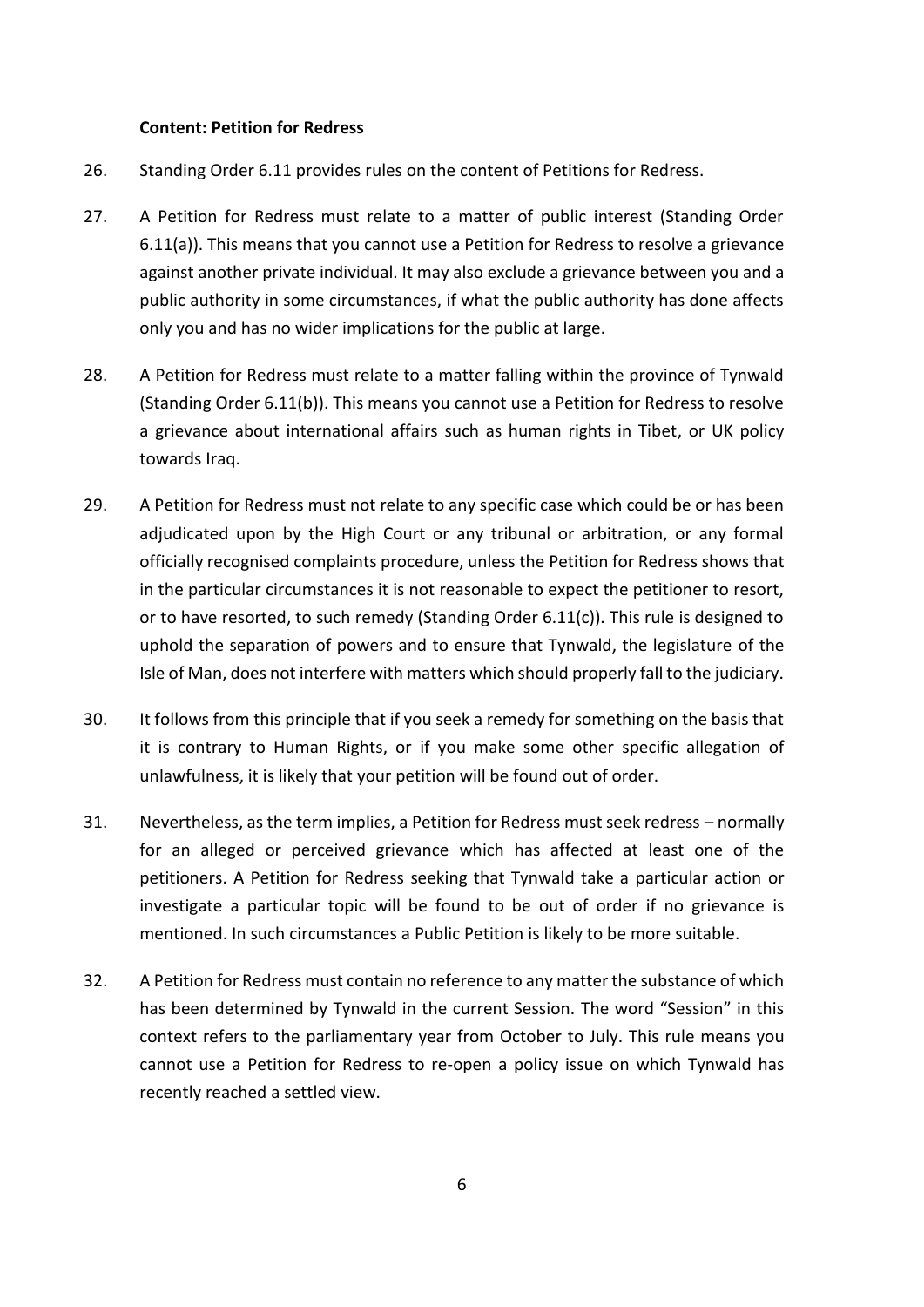33. As explained in the Reports on Petitions for Redress made by the Tynwald Standing Orders Committee in 2020 and 2021, a Committee of Tynwald cannot look into the actions of another Committee of Tynwald.<sup>2</sup> Petitions seeking such are likely to be found out of order.

#### **Content: Public Petition**

34. The rules on content in Standing Order 6.11 do not apply directly to Public Petitions. However, in practice these rules are still worth bearing in mind when contemplating presenting a Public Petition. For example, there is no point in presenting to Tynwald a Public Petition relating to a matter which does not fall within the province of Tynwald.

# **III. PROCEDURE FOR PRESENTING A PETITION FOR REDRESS**

- 35. If you wish to present a Petition for Redress this will need to be done during the annual Tynwald Day ceremony. The ceremony takes place on the fifth of July every year, except when the fifth of July falls on a Saturday or Sunday, in which case the ceremony moves to the next following Monday.
- 36. You should start by preparing a first draft of your Petition for Redress and sending it to the Clerk of Tynwald for advice as to whether it is in order. A recommended format is at Annex 4.
- 37. Once you have received and taken account of any advice from the Clerk of Tynwald, you should finalise the text of your Petition for Redress and sign it. If at this stage you wish to collect additional signatures, a recommended format for signature pages is at Annex 5. Please note also the advice above under the heading "Multiple signatures".
- 38. You should give notice in advance of your intention to present a Petition for Redress by contacting the Clerk of Tynwald before Tynwald Day so that the Clerk can brief the ushers and security guards, and make any special arrangements which may be necessary, for example if you have impaired mobility. Giving advance notice is not obligatory but it is strongly recommended.

-

<sup>2</sup> PP 2020/0142, PP 2021/0159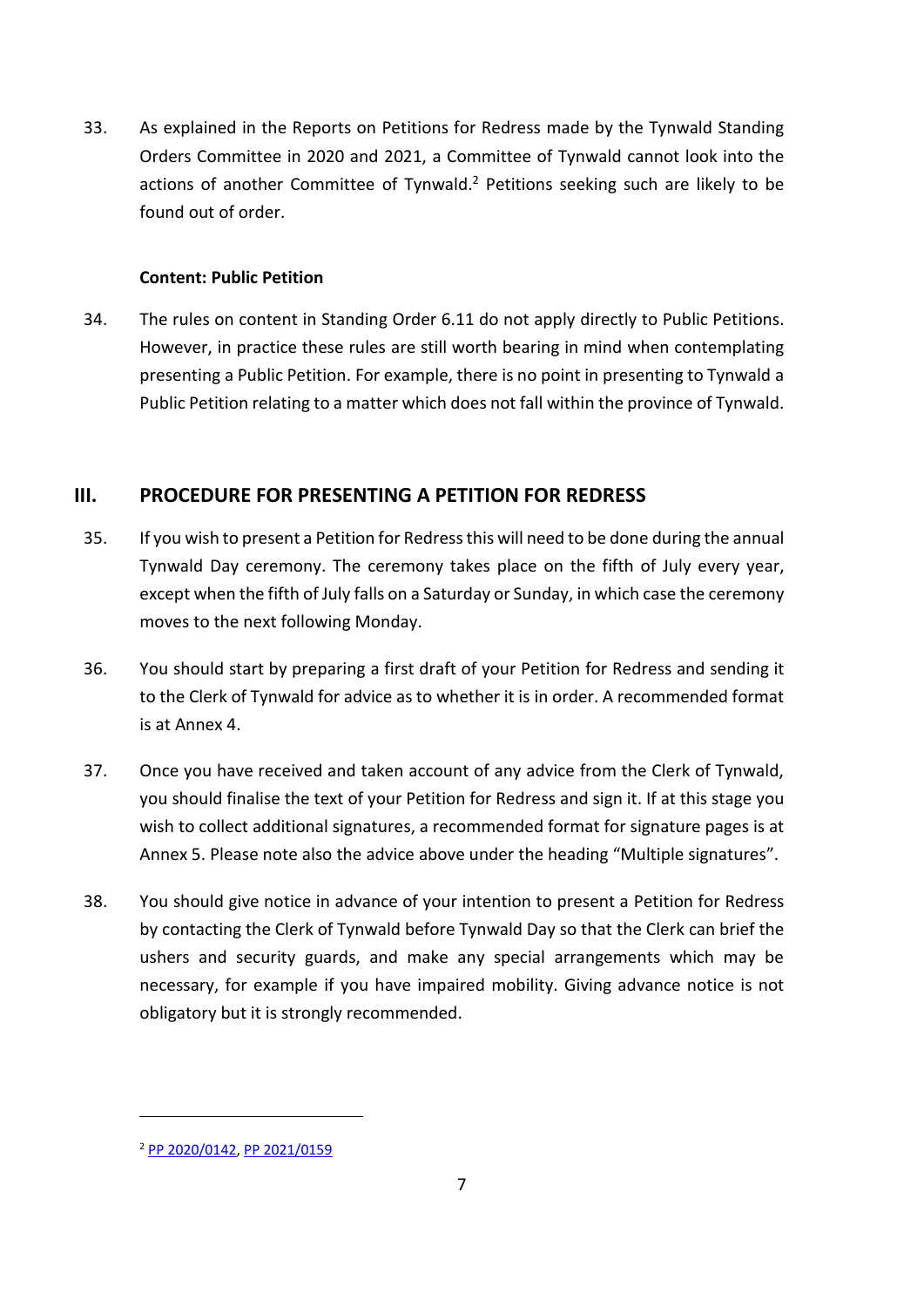- 39. On Tynwald Day itself you will need to come to Tynwald Hill at St John's and present your Petition for Redress, or have it presented by someone else. If you yourself are unable to come to the foot of Tynwald Hill during the ceremony you can authorise a Member of Tynwald or anyone else to present the Petition for Redress on your behalf. Your authorisation needs to be stated within the body of the Petition for Redress (see Standing Order 6.6(1) and Annex 4).
- 40. You cannot submit a Petition for Redress electronically, and you cannot submit it before or after the ceremony (Standing Order 6.5).
- 41. The maximum number of people who may present the Petition for Redress at Tynwald Hill is three (Standing Order 6.6(3)).
- 42. Shortly before the ceremony the Clerk of Tynwald normally meets petitioners by the Lych Gate outside the Royal Chapel of St John and briefs them on the procedure to be followed when they are called upon to come forward. Attendance at this briefing is not compulsory but you are strongly encouraged to participate. The precise timing of this meeting can be found on the Tynwald website or by telephoning the Clerk of Tynwald's Office.
- 43. The ceremony starts at 11am with an act of worship; then there are the processions to the Hill; then the swearing of the coroners; then the promulgation of the Acts; and only then the presentation of Petitions for Redress. It is difficult to give exact timings so you should follow the ceremony closely and come to the allotted position in good time. There is no provision for "late entries".
- 44. At the appropriate point in the ceremony, you will have to approach the Hill by the processional path. After you have handed your Petition for Redress to the Clerk of Tynwald, you will have to return along the processional path. The same procedure should be followed by your authorised representative, if you have one, unless they are a Tynwald Member (Standing Order 6.7).

## **IV. PROCEDURE FOR PRESENTING A PUBLIC PETITION**

45. If you wish a Member of Tynwald to present a Public Petition on your behalf this will need to be done at a sitting of Tynwald Court in Douglas. There is a list of sitting dates on the Tynwald website. Sittings normally begin on the third Tuesday of the month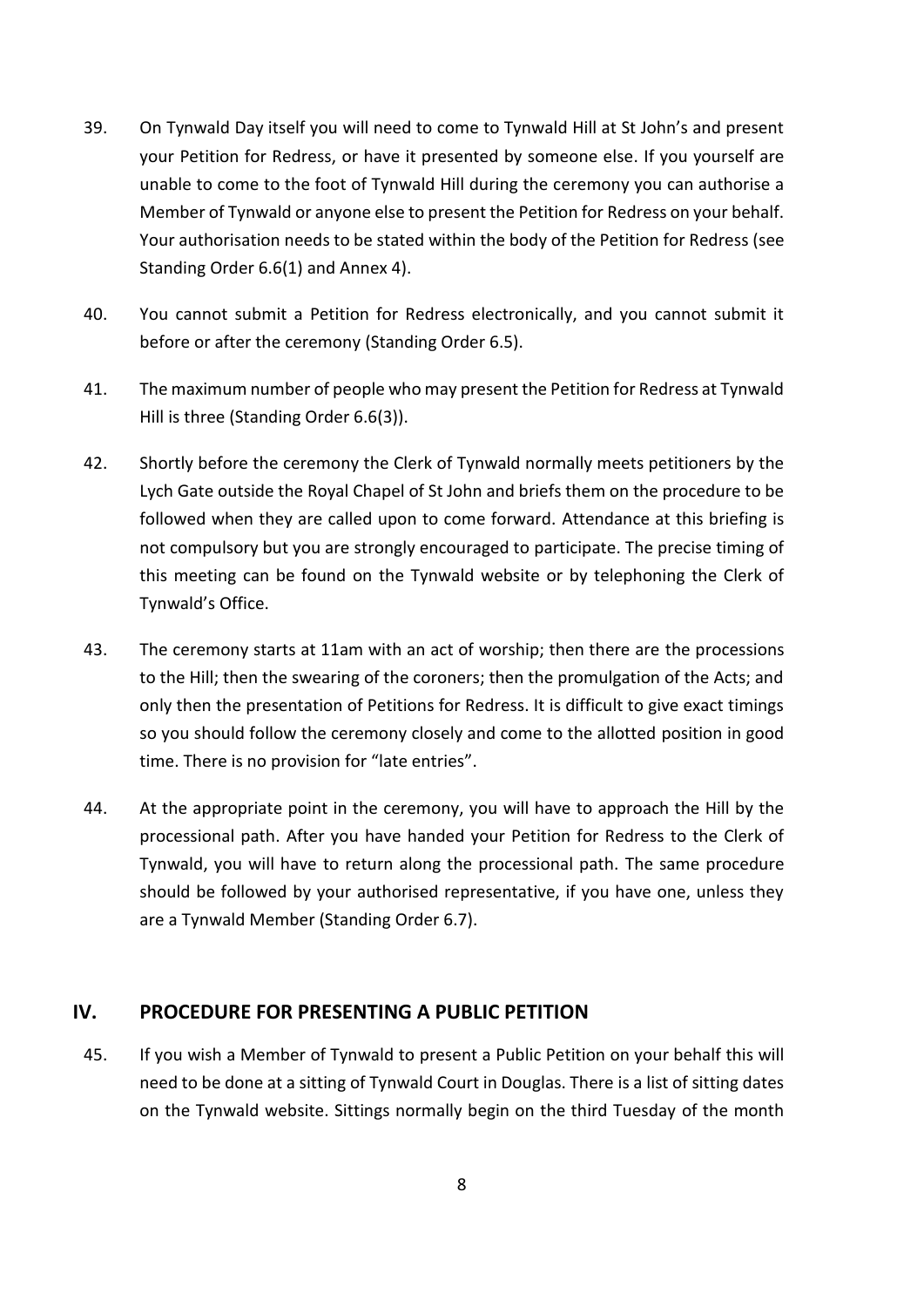from October to July but there are sometimes variations from this pattern and it is always advisable to check the website.

- 46. Please note that "presenting" a petition means it is procedurally laid before Tynwald Court for information, with no further action. Should you want it to be debated, then this is a separate matter. Both "presenting" and "debating" require the political support of a Member of Tynwald.
- 47. You can submit your petition at any time, and it will be published on Tynwald's Register of Business within a few days. It will also be "laid" at a sitting which is at least six weeks later. It can be debated at this sitting, or a subsequent sitting. You can contact the Clerk of Tynwald for advice at any time. As a general rule you should get in touch at least two months before the sitting at which you wish your Public Petition to be presented.
- 48. You should start by preparing a first draft of your Public Petition and sending it to the Clerk of Tynwald for advice as to whether it is in order. A recommended format is at Annex 5.
- 49. Your petition should state the name of the Member of Tynwald who has agreed to present your Public Petition. Contact details for Members of Tynwald are available on the Tynwald website.
- 50. Once you have received and taken account of any advice from the Clerk of Tynwald, you should finalise the text of your Public Petition and sign it. If at this stage you wish to collect additional signatures, a recommended format for signature pages is at Annex 6. Please note also the advice above under the heading "Multiple signatures".
- 51. Not less than seven weeks before the sitting at which it is to be presented, you should submit your Public Petition to the Clerk of Tynwald together with any additional pages which people have signed.<sup>3</sup> It is acceptable to scan the Public Petition and any additional pages and submit them by email but if this is done, the hard copy originals should also be submitted later.

-

<sup>&</sup>lt;sup>3</sup> It should be noted that this seven-week timescale is necessary in order to comply with new timescales for Tynwald papers which were introduced into the Standing Orders with effect from October 2021. These new timescales override the old 14-day timescale for petitions in Standing Order 6.1(10)(a).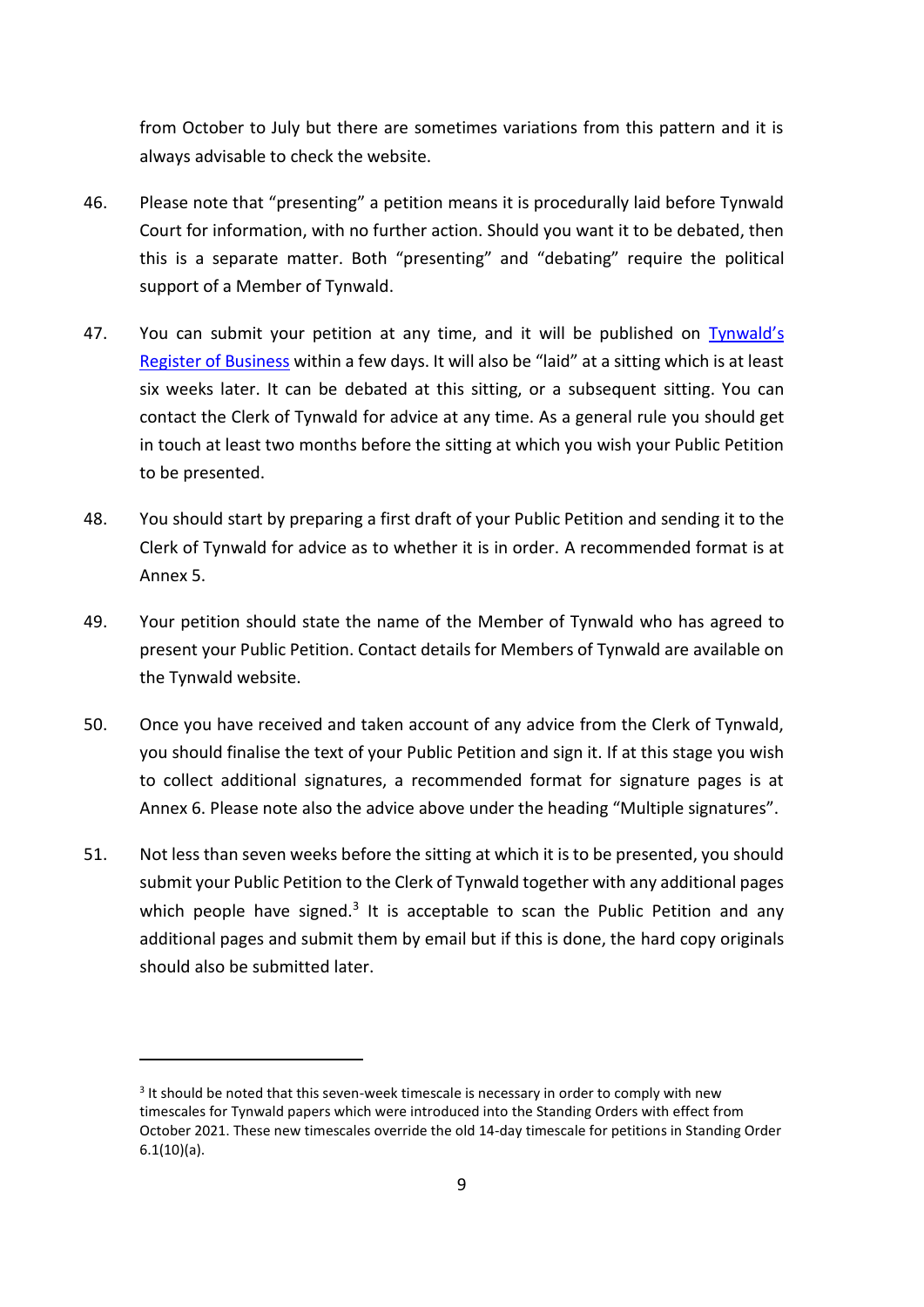- 52. The Clerk of Tynwald will check that the Public Petition is in order and that a Member of Tynwald is willing to present it. The Member will also be asked to decide whether they wish to move a motion relating to the Public Petition. These checks will need to be completed, and this decision made, by the Register of Business deadline for the sitting at which the Public Petition is to be presented. This deadline is 12 noon on a Tuesday, six weeks before the sitting itself.
- 53. Assuming that the Public Petition is in order and that a Member is willing to present it, the Public Petition will be published on the Internet (Register of Business) within a few days of submission. The expectation is that it will remain available on the Internet indefinitely.

# **V. AFTER YOUR PETITION HAS BEEN PRESENTED**

- 54. If you have presented a Petition for Redress, then shortly after Tynwald Day, the Standing Orders Committee of Tynwald will consider your Petition for Redress and will determine whether or not it is in order (Standing Order 6.8). The Committee will publish its determination in a Report which will be laid before Tynwald but the Report itself will not be debated.
- 55. The Report will incorporate all the Petitions for Redress presented in that year. The names of the petitioners will appear but their addresses and signatures will be redacted for the purposes of the Internet publication. In common with all other laid papers this version will be published on the Tynwald website with the expectation that it will remain available indefinitely. The unredacted version of the petitions including names, signatures and addresses, will be held in the Tynwald Library and made available for inspection by the public.
- 56. Please note that a petition being found to be procedurally "in order" does not imply that the Standing Orders Committee of Tynwald agrees with it.
- 57. If your Petition for Redress is in order, any Member of Tynwald can pick up your Petition for Redress and table it for debate in Tynwald Court. This can be done at any time in the five years following the Tynwald Day at which you have presented your Petition for Redress.
- 58. If a Member of Tynwald has presented a Public Petition on your behalf at a particular sitting but has not tabled a motion that your Public Petition be debated at that sitting,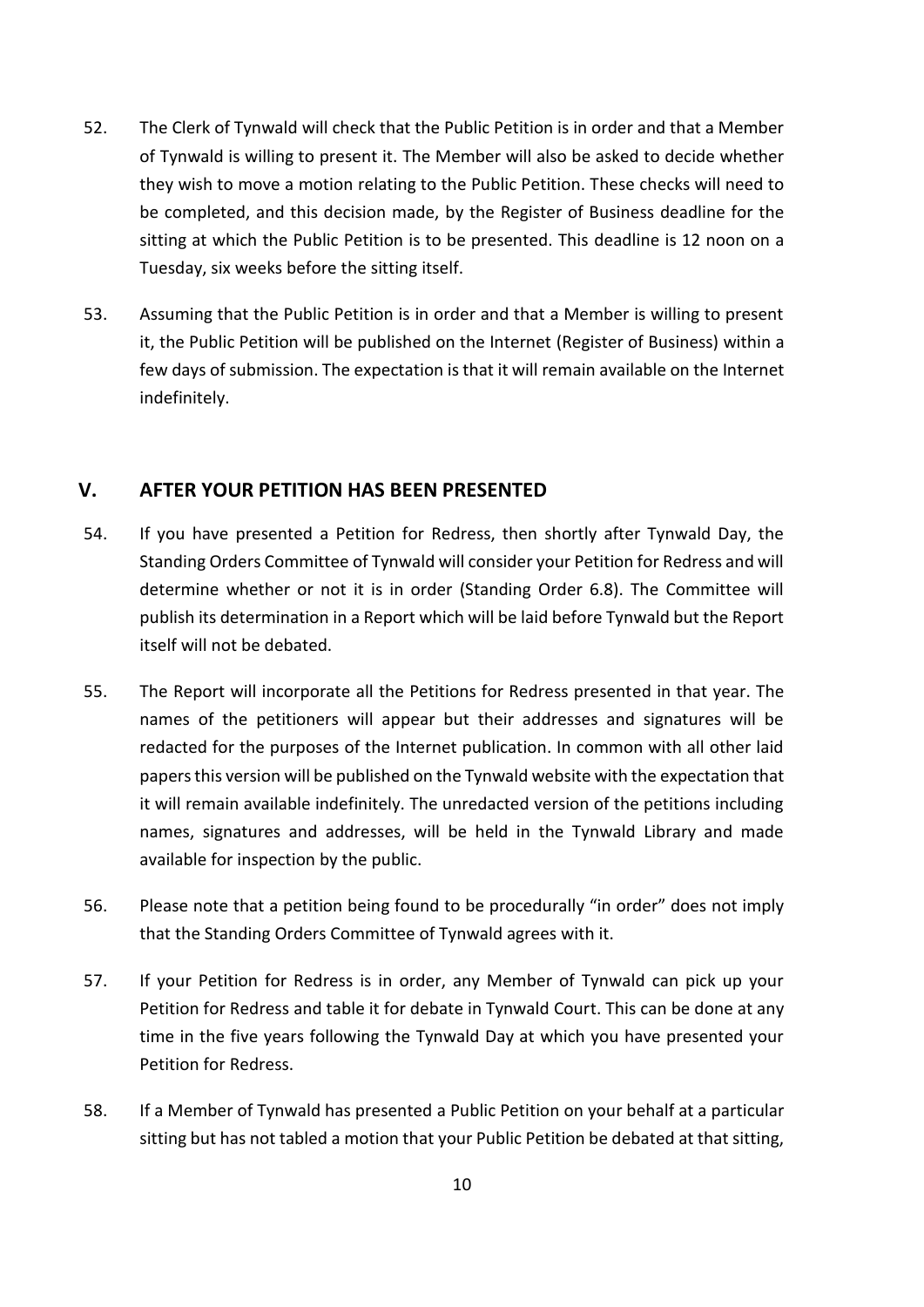then the same Member or any other Member can table a motion for your Public Petition to be debated at any subsequent sitting (Standing Order 6.2(3)). Public Petitions do not lapse after five years.

- 59. If your petition is debated you can attend the debate but you cannot participate.
- 60. Depending on what happens in the debate, your petition may be referred to a Select Committee of Tynwald.
- 61. If Tynwald does decide to refer your petition to a Select Committee, the Committee will normally invite you to send in a written submission and to give oral evidence in public. In the case of a Petition for Redress this is expected under Standing Order 5.10(4). In the case of a Public Petition it would be at the discretion of the Select Committee.
- 62. If you have referred in your petition to an e-petition created using an online service such as *www.change.org* then the Select Committee may ask you to submit further detail including information about the number and location of any supporters the epetition has attracted.
- 63. When the Committee has considered your written and oral evidence, together with any other written and oral evidence it decides to accept, it will produce a Report to Tynwald which will normally be debated. You will receive a copy of the Report and you can attend the debate, although you cannot participate.
- 64. The Committee's Report may contain recommendations. If it does, these recommendations may be accepted, rejected or amended by Tynwald during the debate.
- 65. If Tynwald accepts any recommendations arising from the Report, these become Tynwald policy. They will often fall to be implemented by one or more Government Departments.
- 66. If the recommendations accepted by Tynwald include the introduction of new primary legislation, this will need to be drafted by the Attorney General's Chambers and considered by the House of Keys and Legislative Council.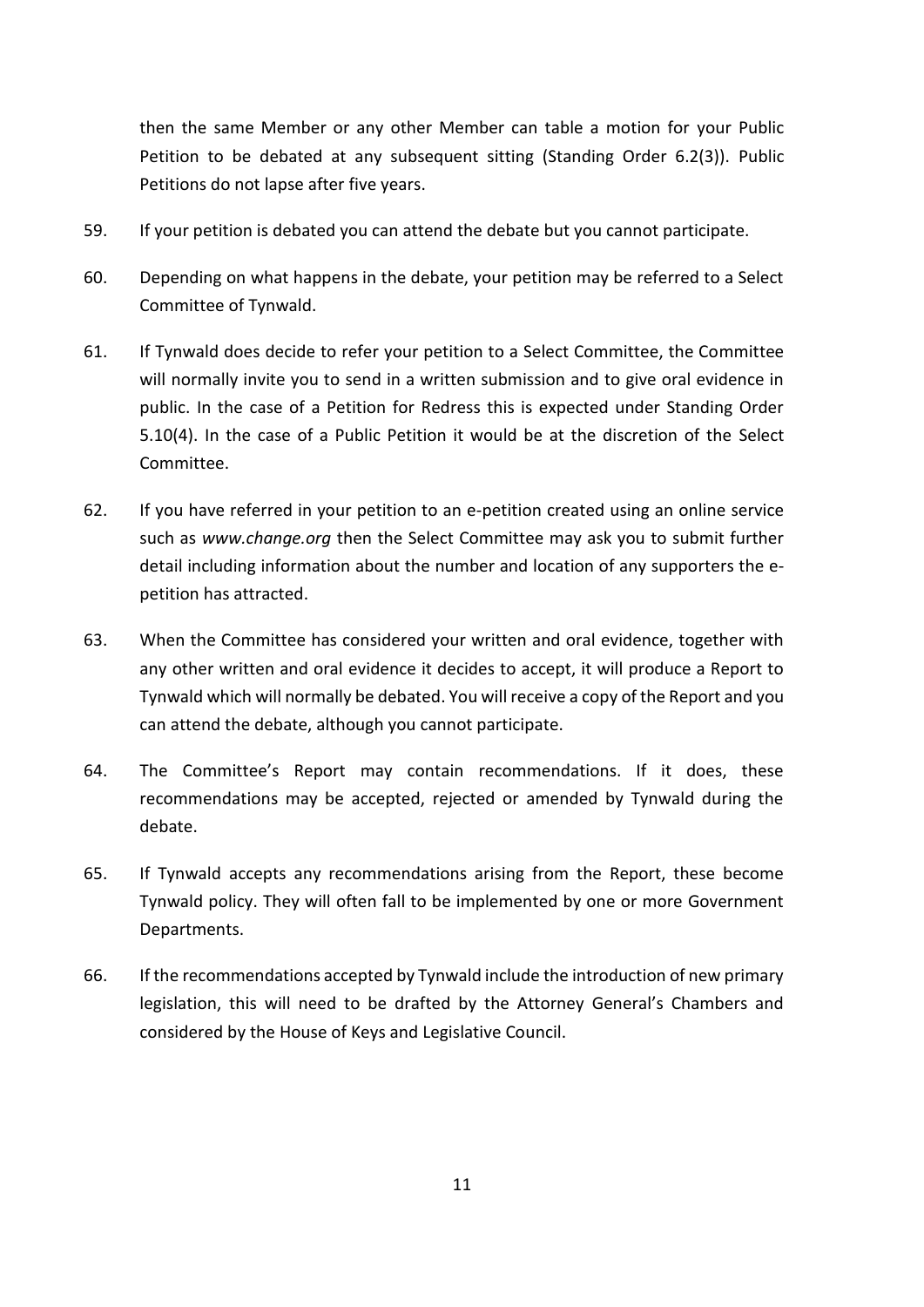# **VI. DATA PROTECTION**

- 67. Any personal information you have given will be processed in accordance with the provisions of the Data Protection Act 2018 and for the purposes of attributing the evidence you submit and contacting you, as necessary, in connection with its processing. Tynwald and its branches may choose to make public any information that is submitted to them. Petitions are published as a matter of routine.
- 68. Personal contact details are routinely redacted in advance of publication, but your petition may include information that can be used to identify individuals. Information which is not suitable for publication should not be included in petitions. If you have submitted a petition and subsequently find that it contains information which you believe should not be published, please contact us explaining this. The Clerk of Tynwald will take your explanation into account in deciding what is published.
- 69. Information submitted for a petition is retained indefinitely, and is passed to the Public Record Office after 25 years. This is in accordance with our draft retention policy.
- 70. Processing of personal information by the Clerk of Tynwald for the purposes of the Petition processes may be exempt from certain provisions of data protection legislation if the exemption is required for the purpose of avoiding an infringement of the privileges of Tynwald. A full published Privacy Notice is available here: https://tynwald.org.im//Pages/Privacy.aspx

**Office of the Clerk of Tynwald June 2022**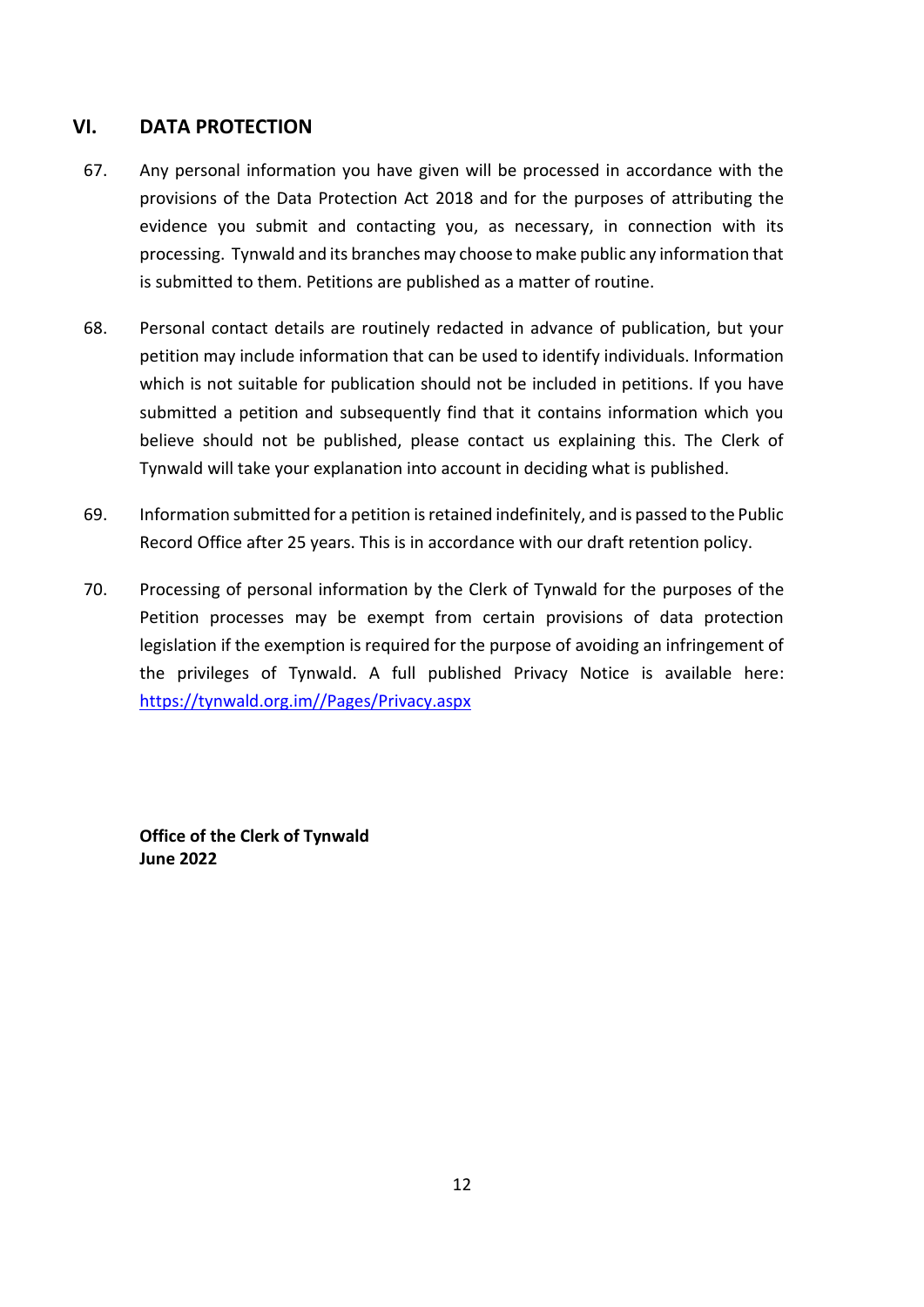# **ANNEX 1: STANDING ORDERS RELEVANT TO ALL PETITIONS**

**6.1** Every petition … shall be in writing, but not handwritten, and shall, save as otherwise provided –

- (1) be headed "In Tynwald" and addressed "To the Honourable Members of Tynwald Court".
- (2) be in English or, if accompanied by an English translation certified by the petitioner, in Manx
- (3) set out the name and address of the petitioner…;
- (4) be respectful, decorous and temperate;
- …
- (8) contain a prayer;
- (9) be signed by the petitioner … or an advocate on the page on which the prayer appears, the prayer; being repeated on each page which bears signatures;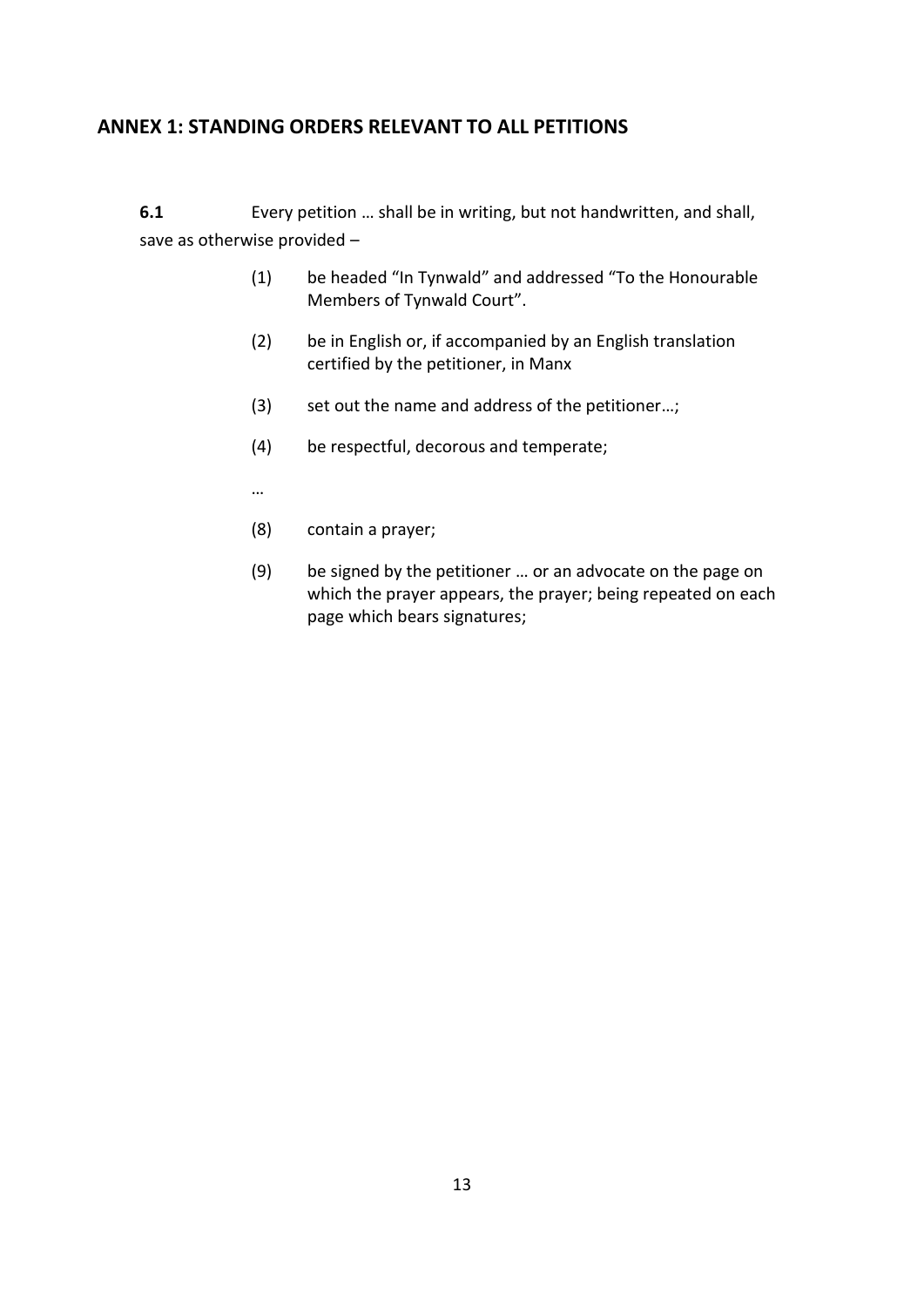# **ANNEX 2: STANDING ORDERS RELEVANT TO PETITIONS FOR REDRESS**

**5.10** (4) A Select Committee appointed to investigate a Petition for Redress of Grievance presented at St John's shall, unless satisfied that there are exceptional reasons for not doing so, hear evidence from the petitioner in public, and such evidence shall be recorded, transcribed and published.

#### *Petition may be presented on Tynwald Day*

**6.5** A Petition for Redress may be presented at Tynwald only when assembled at St John's on Tynwald Day.

#### *Mode of presentation*

-

**6.6** (1) A Petition for Redress may be presented at the foot of the Hill by the petitioner or a person authorised by the petitioner; such authorisation shall appear in the petition. A Petition for Redress may also be presented on behalf of a petitioner by a Member.

(2) A petitioner presenting a petition shall approach the Hill by the processional path.

(3) No Petition for Redress may be presented at the foot of the Hill by more than three persons.

#### *Petition to be handed to person presiding under Standing Order 3.29*

**6.7** (1) If presented by a petitioner a Petition for Redress shall be handed by the petitioner at the foot of the Hill to the Clerk of Tynwald who shall forthwith deliver the petition to the person presiding under Standing Order 3.29. 4

(2) On delivery of the petition to the person presiding under Standing Order 3.29, the petitioner shall return along the processional path.

<sup>4</sup> The "person presiding under Standing Order 3.29" will be the Sovereign, the Governor or a member of the Royal Family.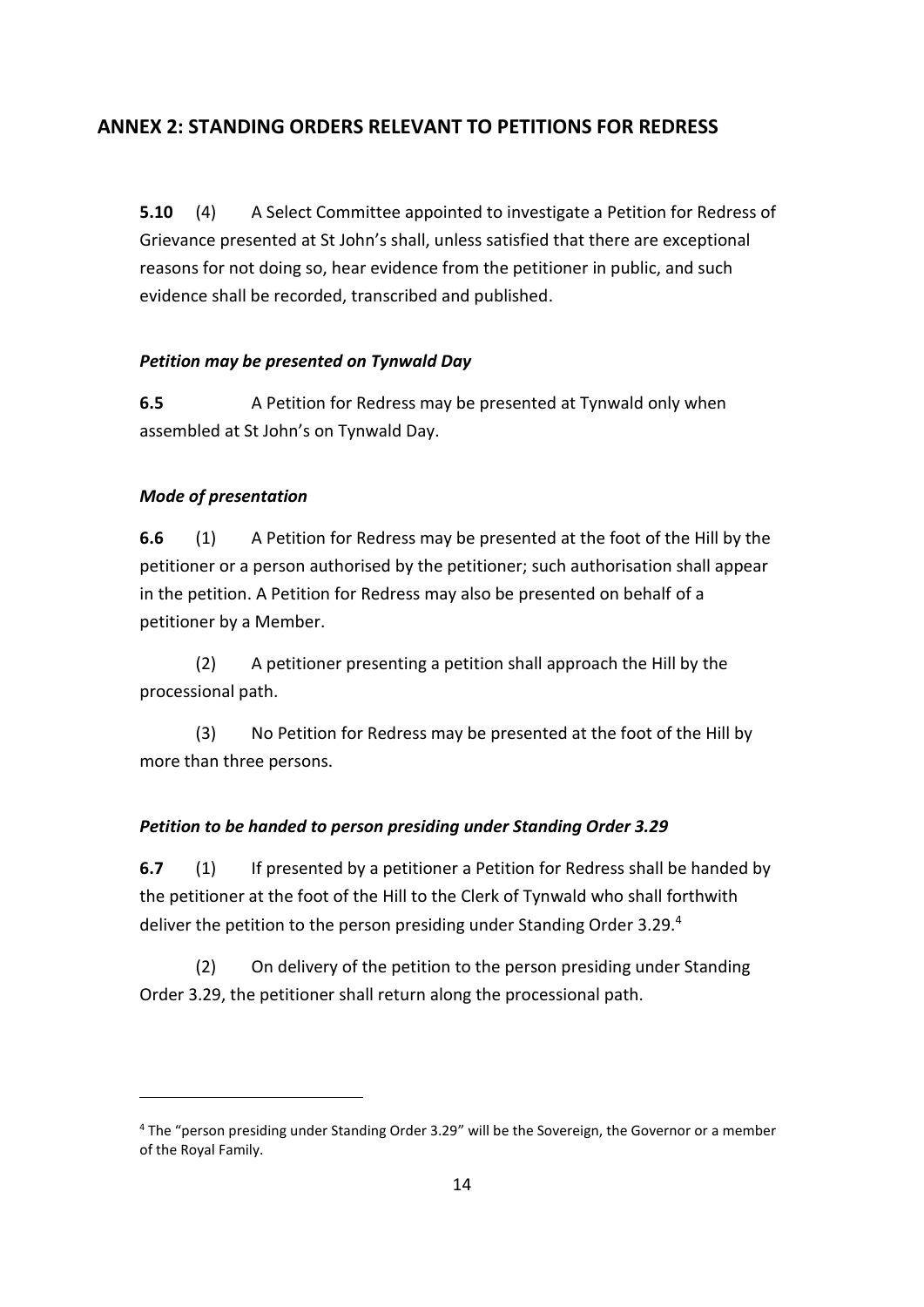(3) If presented by a Member, a Petition for Redress shall be handed forthwith by the Member to the person presiding under Standing Order 3.29.

## *Reference to Standing Orders Committee*

**6.8** (1) The person presiding under Standing Order 3.29 shall, on receipt of a Petition for Redress refer the petition to the Standing Orders Committee.

(2) It shall be the duty of the Standing Orders Committee to examine every Petition for Redress to ascertain whether it is in order, and report to Tynwald.

## *No reading of or address on petition on Hill*

**6.9** A Petition for Redress shall not be read, nor shall any Member speak to it in Tynwald, until the Petition for Redress has appeared on the Order Paper.

## *Requisites of Petitions for Redress*

**6.10** Standing Order 6.1, except paragraphs (5) and (10), shall apply to a Petition for Redress.

# *Contents of Petitions for Redress*

- **6.11** Every Petition for Redress must
	- (a) relate to a matter of public interest;
	- (b) relate to a matter falling within the province of Tynwald;
	- (c) not relate to any specific case which could be or has been adjudicated upon by the High Court or any tribunal or arbitration, or any formal officially recognised complaints procedure, unless the petition shows that in the particular circumstances it is not reasonable to expect the petitioner to resort, or to have resorted, to such remedy;
	- (d) contain no reference to any matter the substance of which has been determined by Tynwald in the current session.

**6.12** A Petition for Redress which is in order but which has not been the subject of a resolution for its investigation by a Select Committee of Tynwald within five years following the end of the month in which it has been presented on Tynwald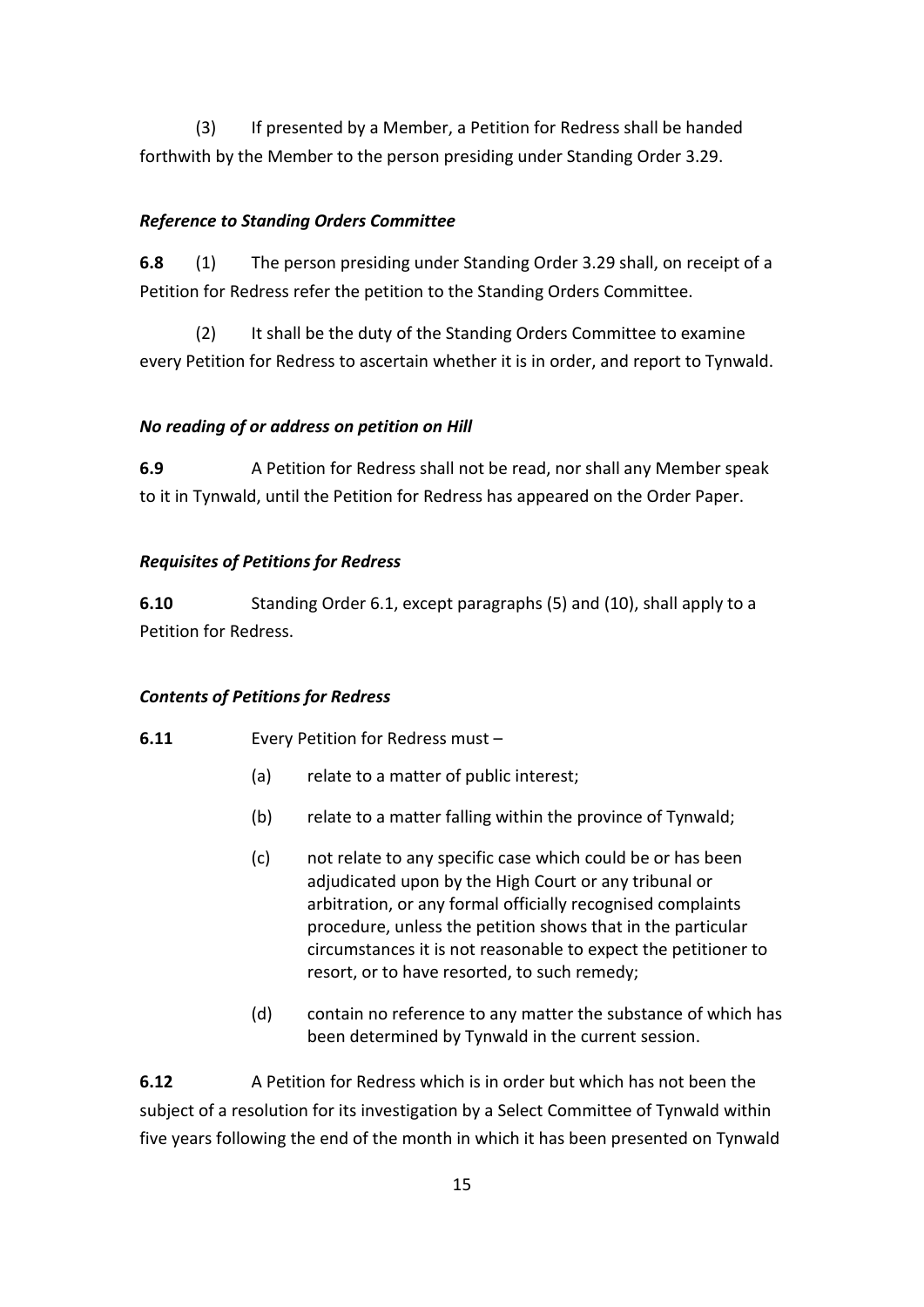Hill shall be deemed to have lapsed and shall cease to be before the Court (whether or not a General Election to the House of Keys shall have taken place within that period).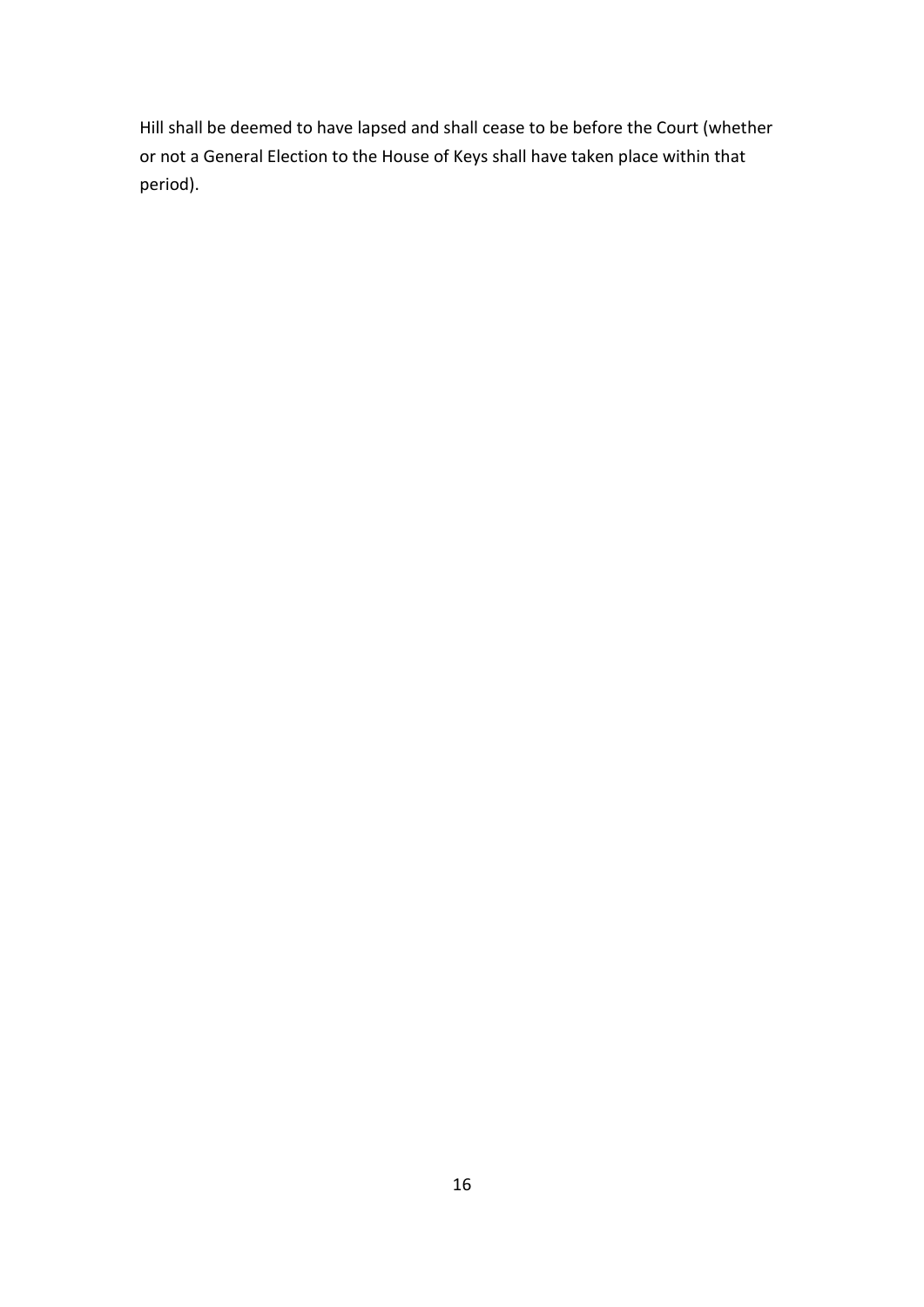# **ANNEX 3: STANDING ORDERS RELEVANT TO PUBLIC PETITIONS**

**6.1** Every petition … shall… –

-

- (10) be forwarded to the Clerk of Tynwald
	- (a) in the case of a public petition  $\ldots$  not less than 14 days<sup>5</sup>

before the day appointed for the sitting of Tynwald at which such petition … is to be presented.

**6.2** (1) A Member may present a public petition.

(2) A public petition that is in order shall be presented by being laid before Tynwald by order of the President on behalf of the Member presenting the petition.

(3) When a public petition has been laid it may be debated.

<sup>5</sup> Please note that the 14-day timescale in Standing Order 6.1(10)(a) is overridden by the six-week timescale for submitting Tynwald papers which was introduced into the Standing Orders with effect from October 2021 and which is explained elsewhere in this guidance.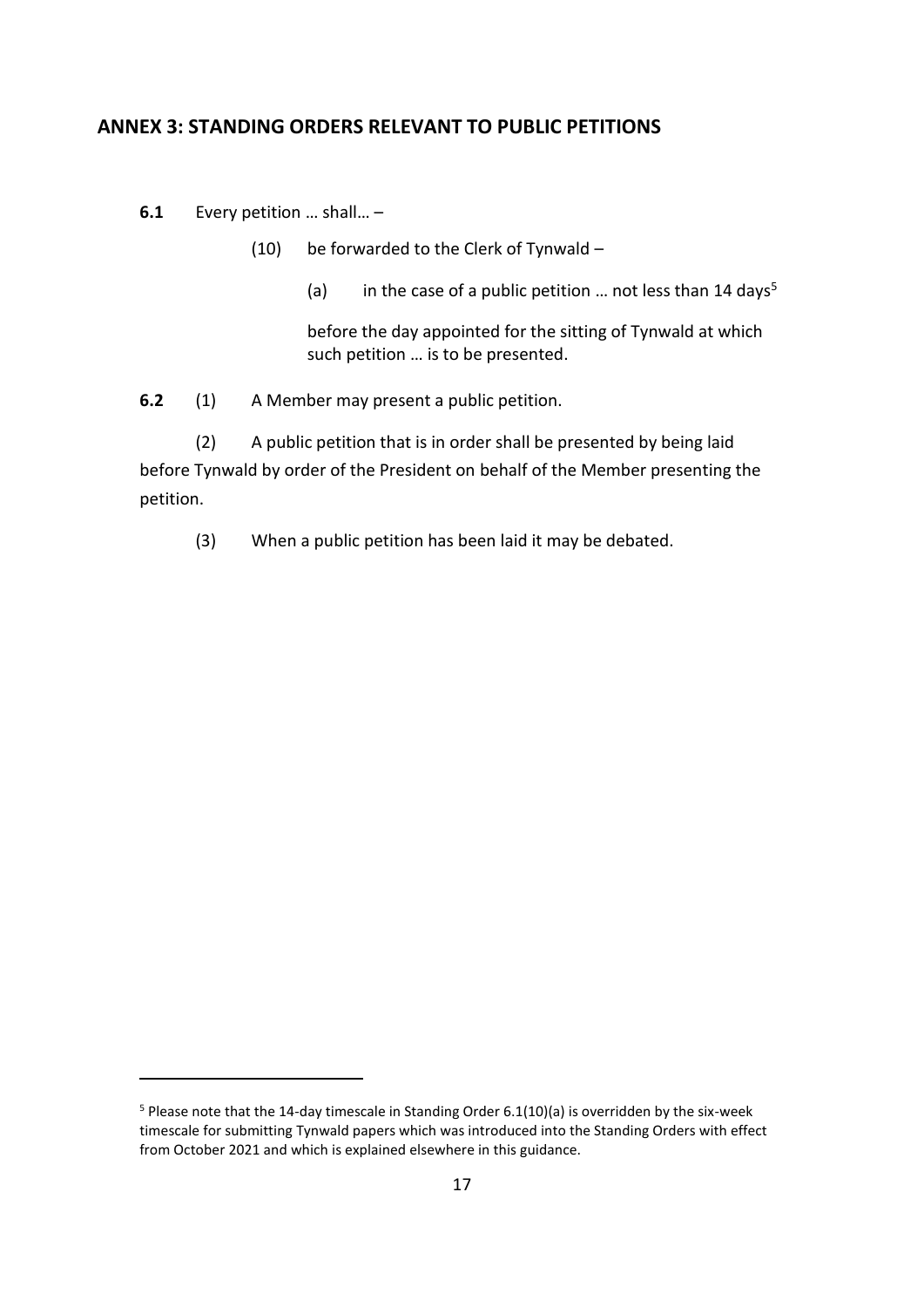# **ANNEX 4: RECOMMENDED FORMAT FOR PETITION FOR REDRESS**

#### **IN TYNWALD**

[insert date of Tynwald Ceremony]

#### **To the Honourable Members of Tynwald Court**

[If needed under SO  $6.6(1)$  -

I authorise [name] to present this Petition for Redress on my behalf

Signed: Dated: Dated: 1

#### **The humble petition of:**

[*insert name and address of at least one petitioner*]

[*If needed –* and of those persons listed in the attached pages]

#### **Sheweth that:**

[*Explain what has happened and why you are putting forward the petition. You may refer here to an online petition if you wish.*]

**Wherefore your petitioner(s) seek(s) that:** [*Insert the prayer of the petition, that is, what you would like Tynwald to do.*]

**Signed:**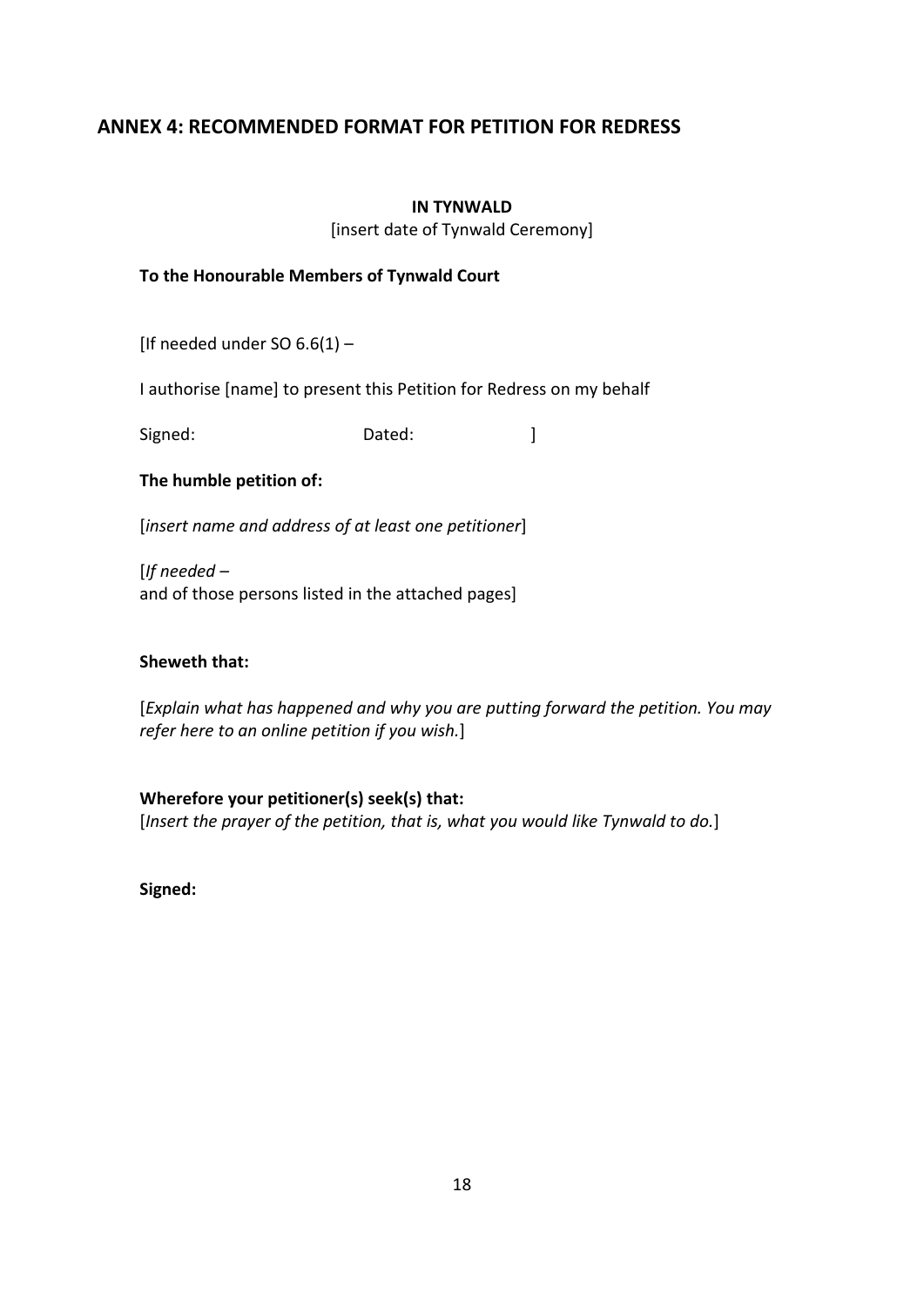# **ANNEX 5: RECOMMENDED FORMAT FOR PUBLIC PETITION**

#### **IN TYNWALD**

[insert date of intended sitting]

**To the Honourable Members of Tynwald Court**

This petition is presented by [insert name of Tynwald Member]

#### **The humble petition of:**

[*insert name and address of at least one petitioner*]

[*If needed –* and of those persons listed in the attached pages]

#### **Sheweth that:**

[*Explain what has happened and why you are putting forward the petition. You may refer here to an online petition if you wish.*]

**Wherefore your petitioner(s) seek(s) that:** [*Insert the prayer of the petition, that is, what you would like Tynwald to do.*]

**Signed:**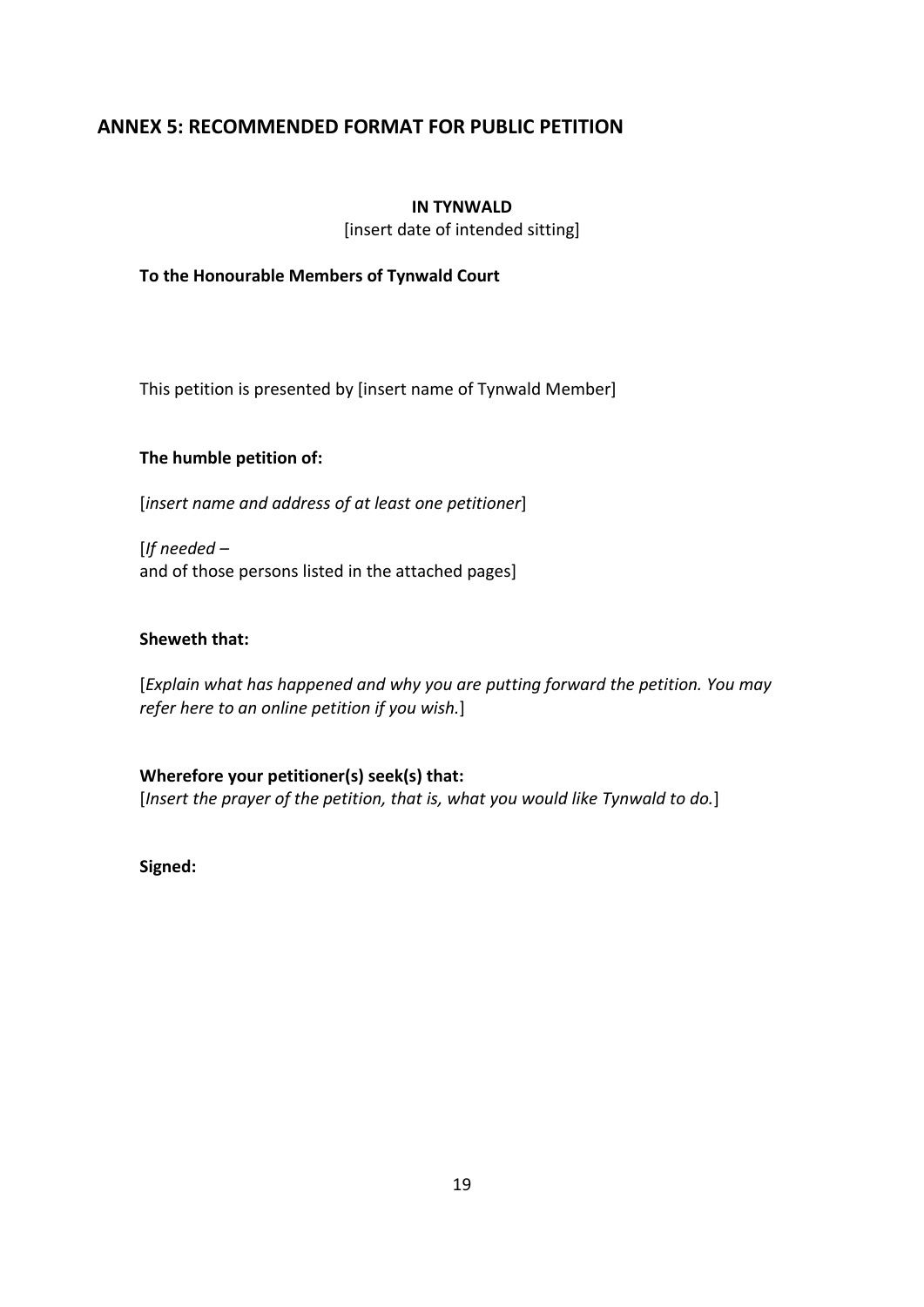# **ANNEX 6: RECOMMENDED FORMAT FOR SIGNATURE PAGES**

#### **To the Honourable Members of Tynwald Court**

We the undersigned petitioners humbly pray that: [*Insert the prayer of the petition, that is, what you would like Tynwald to do.*]

## *If this petition is presented in Tynwald a redacted version of this page including names but not signatures or addresses will be published on the Internet with the intention that it remain available permanently. The unredacted version of this page will be made available in the Tynwald Library for inspection by the public.*

| Name in block capitals | Signature | <b>Address</b> |
|------------------------|-----------|----------------|
|                        |           |                |
|                        |           |                |
|                        |           |                |
|                        |           |                |
|                        |           |                |
|                        |           |                |
|                        |           |                |
|                        |           |                |
|                        |           |                |
|                        |           |                |
|                        |           |                |
|                        |           |                |
|                        |           |                |
|                        |           |                |
|                        |           |                |
|                        |           |                |
|                        |           |                |
|                        |           |                |
|                        |           |                |
|                        |           |                |